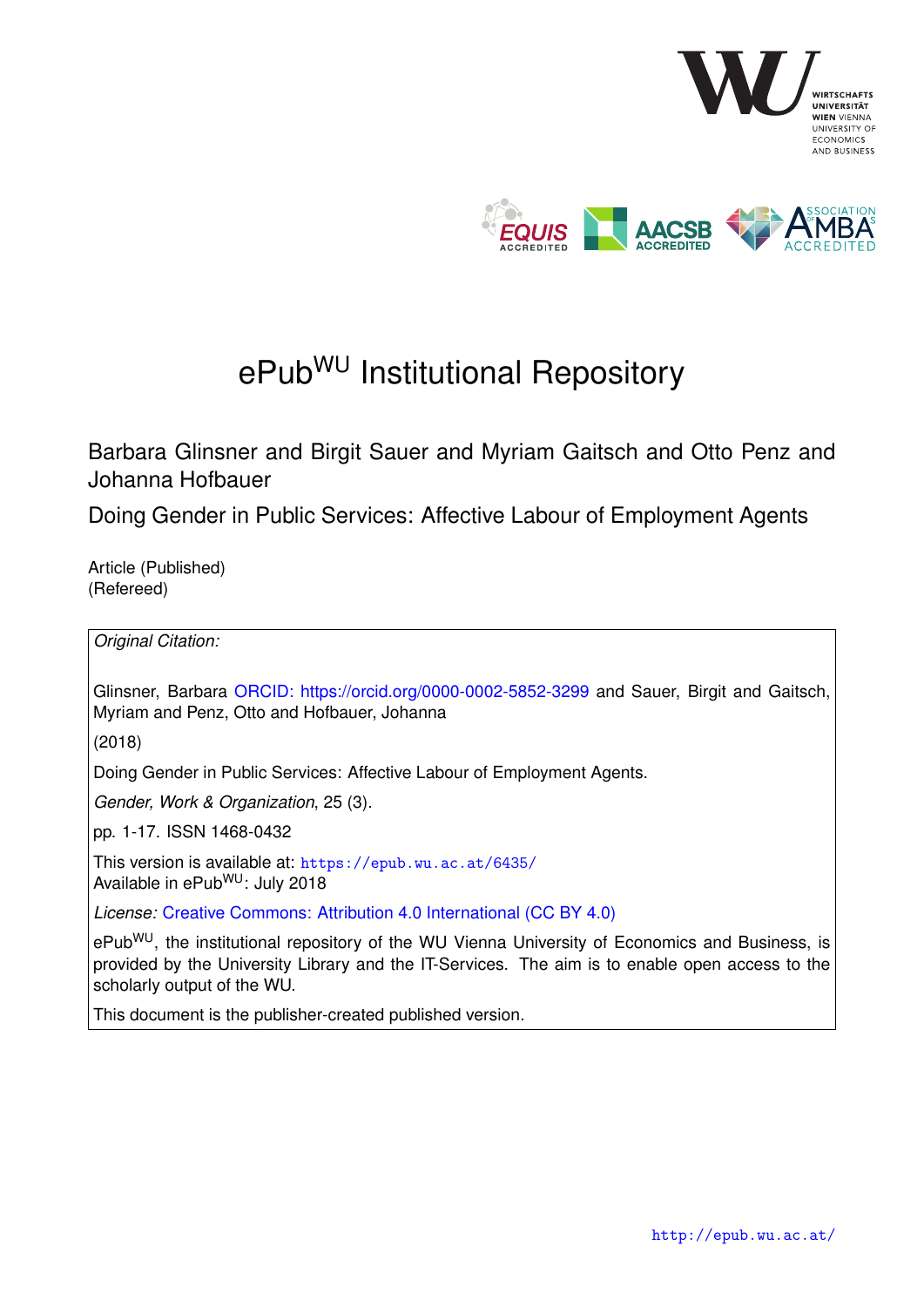## ORIGINAL ARTICLE

# Doing gender in public services: Affective labour of employment agents

## Barbara Glinsner<sup>1</sup> | Birgit Sauer<sup>2</sup> | Myriam Gaitsch<sup>2</sup> | Otto Penz<sup>3</sup> | Johanna Hofbauer<sup>1</sup>

<sup>1</sup> Institute for Sociology and Social Research, Vienna University of Economics and Business

2Department of Political Science, University of Vienna

<sup>3</sup> Department of Sociology, University of Vienna

#### Correspondence

Barbara Glinsner, Institute for Sociology and Social Research, Vienna University of Economics and Business, Welthandelsplatz 1, Vienna 1020, Austria. Email: [barbara.glinsner@wu.ac.at](mailto:barbara.glinsner@wu.ac.at)

The restructuring of state bureaucracies into service organizations and the new welfare state paradigm of activation have changed the work requirements of front-line workers in public employment agencies across Europe. Public employment agents are less engaged in bureaucratic labour, but have to perform service work. They use affective means to motivate and to monitor and sanction jobseekers. This article provides evidence that these transformations in Austria, Germany and Switzerland did not suspend the gendering of public service work. We discovered four typical modes of affectively enacting the state: both male and female employment agents follow feminized service work patterns or masculinized entrepreneurial norms. To prevent a possible loss of their professional status, some employment agents reinterpret affective labour as professional service work that demands high expertise. Others resist the activation paradigm by performing traditionally feminized care work or by still adhering to affect‐neutral male bureaucratic work.

#### **KEYWORDS**

affective labour, care work, employment agents, entrepreneurialism, neo‐bureaucrats

### 1 | INTRODUCTION

The paradigmatic shift from welfare states towards the logic of 'workfare' and 'enabling states' (Deeming, 2015) in the last 30 years had tremendous consequences for social security systems across Europe. In the context of growing unemployment, social policies are characterized by a shift towards activation regimes, which aim at mobilizing citizens' self‐responsibility. At the same time employment administrations have been remodelled into neo‐bureaucratic service providers governed by New Public Management (NPM). 'Managerialism' since the 1970s wants to make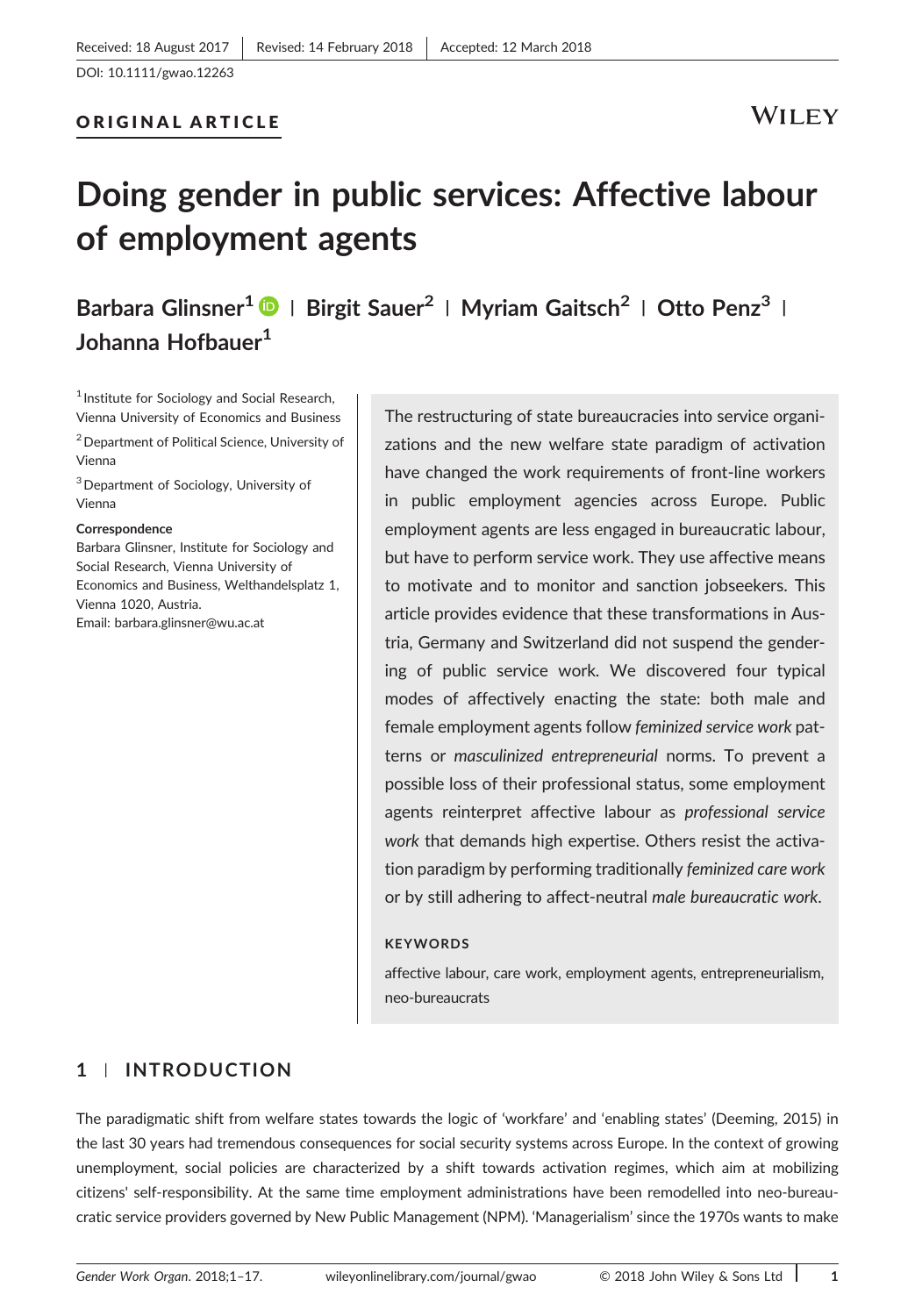'government more businesslike — to save money, increase efficiency, and simultaneously oblige public bureaucracies to act more responsively towards their citizen-users' (Pollitt & Bouckaert, 2011, p. 6). In Austria, Germany and Switzerland — our case studies — public management of unemployment has been reorganized according to the activation paradigm between the mid‐1990s and the early years of the 2000s, and public employment bureaucracies have been transformed into semi‐autonomous agencies (Duell, Tergeist, Bazant, & Cimper, 2010; Ludwig‐Mayerhofer & Wroblewski, 2004).

The restructuring of state bureaucracies into service organizations, on the one hand, and the new welfare state paradigm of activation, on the other, have changed the working conditions and the work requirements of front‐line workers in public employment agencies. NPM puts a strong emphasis on customer-orientation and introduced at the same time new forms of labour control: a system of performance measurement and benchmarking, which led to competition between administrative units and individual employees. The transformation of public employment agencies fosters an 'entrepreneurial spirit' (Bröckling, 2015), as employees are forced to compete for effectiveness and efficiency.

Moreover, the activation paradigm shifted the primary responsibility of unemployment from the macro level to the unemployed person. This new mode of governance aims at modifying people's motivations and dispositions, not by means of force but by 'soft' forms of power that include the 'modulation of the affects of the individual' (Darmon & Perez, 2010, p. 86).

Due to these developments, the interactive work of public employment agents has gained tremendously in significance. Compared to the traditional welfare regime they are less engaged in bureaucratic labour, they rather have to perform service work. This includes neo-bureaucratic relations to citizens (Darmon & Perez, 2010, pp. 84ff.): they should be addressed as customers and no longer regarded as mere subjects or 'cases' (Dubois, 2016). Such customers<sup>1</sup> have to sign a contract and thereby 'agree' to obligations that need to be fulfilled in order to obtain benefits. Thus, citizens as well as service providers are made responsible for delivering policy outcomes defined by governments (Barnes & Prior, 2009, p. 3). The reorganization of public employment policies therefore not only entails new 'citizen-customers',<sup>2</sup> but also service-oriented 'neo-bureaucrats'.

The new emphasis on customer-orientation (Pollitt & Bouckaert, 2011) points to the rising importance of communicative, emotional and affective skills of public employment agents in 'enacting the state' (Hunter, 2015). They are encouraged to perform emotional and affective labour<sup>3</sup> to support and motivate their customers, to be empathic towards citizens and at the same time monitor, discipline and sanction jobseekers if they do not obey the assigned duties (Wettergren, 2010).

Against this background of 'affective governance' (Penz, Sauer, Gaitsch, Hofbauer, & Glinsner, 2017), this article focuses on the question if and how these affective changes in state bureaucracies impact on gender relations and gender images in public employment services of the three countries.<sup>4</sup> Weber (1919) characterized the conduct of state bureaucrats as dispassionate and without self‐interest. According to Weber, the ideal bureaucrat since the 19<sup>th</sup> century is a man guided by routines and rules, committed to the public interest and embodying male ideas of rationality and affective neutrality (Ross‐Smith & Kornberger, 2004, p. 288). The transformation of the state may thus be seen as the transformation of former 'male bureaucracies' into 'feminized' service work in a double sense: first, as increasing need for affective skills traditionally ascribed to women such as showing empathy, sensing the needs of others, acting cooperatively; and second, by rising numbers of female employees and more precarious working conditions in the agencies.

This article takes a closer look at these changes and the construction of gendered subjectivities of public employment agents. It revolves around the following core questions: Do recent transformations of welfare states and the increasing importance of affective labour challenge the hegemonic concepts of femininity, masculinity and the hierarchical gendered division of labour in state administrations? Or do the introduction of NPM, the activation paradigm and new entrepreneurial demands result in a 're-masculinization' of the neo-bureaucratic field?

To study these processes, we investigated the work of public employment agents in three cities: Munich, Vienna and Berne. Although the cities vary considerably in size, they nevertheless are the administrative and/or economic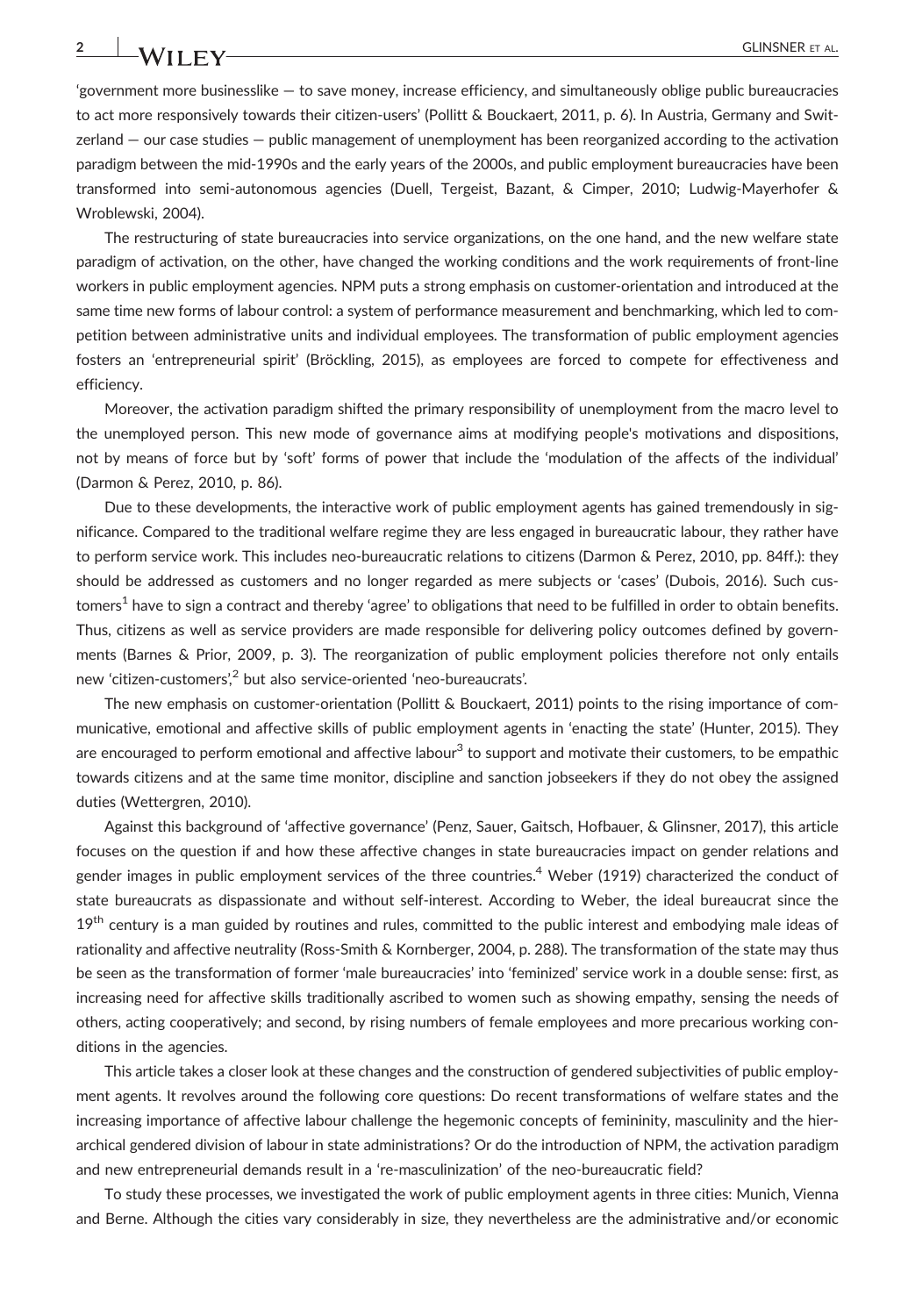centres of their respective region. Research was conducted at public insurance‐based employment agencies, which are responsible for jobseekers who obtain unemployment benefits (but not for those who obtain social welfare). Our research focus is on employment agents, but we also take their (gendered) constructions of customers into

account, following Newman's (2007) approach of a double activation of neo-bureaucrats as well as citizen-customers. The article will proceed as follows: we first review the literature on gender, emotion and affects in service work and public administration to contextualize our study. Then we explain our theoretical point of departure and outline the research methods. In the next section, we present our empirical findings, and the last section discusses the ambivalent gendered subjectivities of our case studies.

## 2 | EMOTIONAL LABOUR, GENDER AND PUBLIC SERVICE WORK: STATE OF THE ART

In her groundbreaking study The Managed Heart, Hochschild (1983) skilfully demonstrates that emotional labour since the 1950s has been gendered. She argues that emotional labour is less important for men and experienced differently by men and women (p. 162). Hochschild's study gave rise to a plethora of research examining emotional aspects of commercialized service professions such as fast-food service workers (Leidner, 1991), nurses (Lewis, 2005), call centre agents (Jenkins, Delbridge, & Roberts, 2010), restaurant workers (Paules, 1991), insurance agents (Sheng, 2009) and managers (Swan, 2006). The concept of emotional labour has been also applied to study the interactive work of public service workers (Bengt, 2014; Newman, Guy, & Mastracci, 2009; Steinberg & Figart, 1999). Du Gay (2008), in his work on public management, emphasized the rising role of emotions, and Korczynski and Bishop (2008) discussed the emotional labour of public employment agents in resolving conflicts with violent customers. Behrend (2013) investigated the crucial role of emotional skills for counselling jobseekers, while Terpe and Paierl (2010) examined the professional feeling rules of German employment agencies. The relevance of emotions within public services has also been highlighted by a corpus of literature that emerged over the last years in political science and anthropology on 'emotional' or 'affective states' and 'affective citizenship' (Fortier, 2010; Hunter, 2015; Jupp, Pykett, & Smitt, 2017; Stoler, 2004). This literature stresses new forms of governing citizens through emotions and affects. Dobson (2015) refers to the relationality of welfare practices and proposes an approach that encompasses power and agency, experience, identity and affect as central analytical devices for the study of state institutions.

The indicated studies point to the growing importance of emotions and affects in the service sector and in public administration — the gendered implications of the developments, however, are the subject of a controversial debate (for an overview, see Kerfoot & Korczynski, 2005). A first strand of studies observes a de‐gendering of work and organizations through the rise of emotional labour. Morini (2007, p. 44) concludes that simple dichotomies such as productive versus reproductive or male versus female work lose their meaning in new affective labour relations. The second strand of studies emphasizes the reproduction of a gendered division of labour by highlighting the 'feminization of work' through emotional labour in the context of the recent transformation towards service economies (Adkins, 2002; Kerfoot, 1999). Stereotypical feminine traits such as empathy, cooperation, sensitivity and connectivity are turned into central organizational dimensions of the workplace (McDowell, 2014; McRobbie, 2010; Pierce, 1995; Virkki, 2008; Worts, Fox, & McDonough, 2007). From this perspective women are at a higher risk of being stripped of their professional identity and seen just as women responsible for the emotional tasks necessary to deal with organizational shortcomings (Forseth, 2005). At the same time, masculinized ideals such as cost-efficiency, competitiveness and leadership have gained importance, contradicting the abovementioned female emotional dispositions. Women thus suffer 'through feelings of guilt and incompetence' (Husso & Hirvonen, 2012, p. 44), which again restricts their career aspirations (Miller, 2009). The third strand of literature stresses the possibility of a 'masculinization of emotions' (Lewis & Simpson, 2007; Sauer & Penz, 2014) as emotional labour that counts as masculine is valued much higher than emotional labour considered as feminine (Lewis, 2005, p. 579). Swan (2008, p. 99) argues that emotions can be a source of power for men as they can enhance their workplace capital through new affective skills.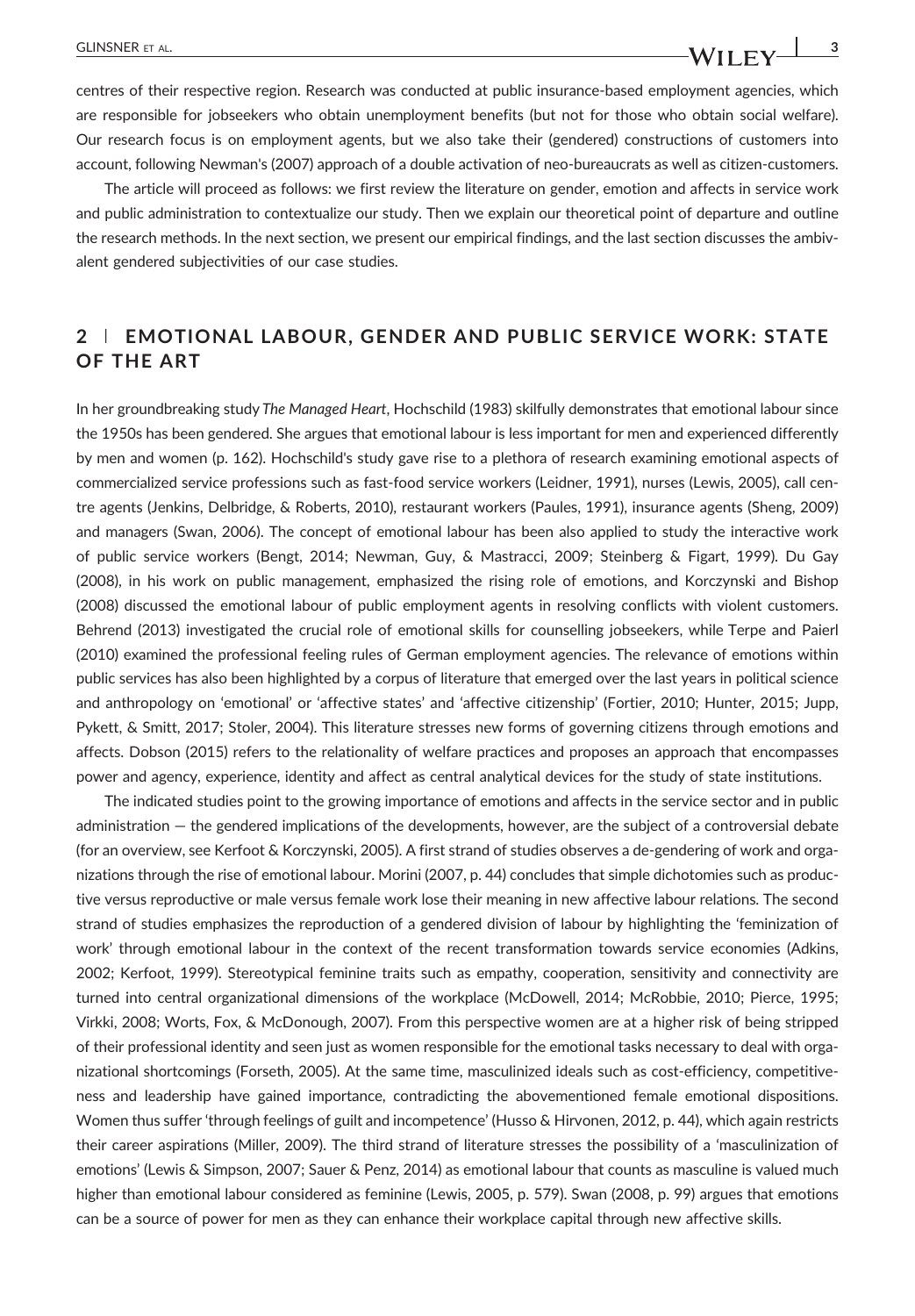While there exists some general literature on the masculinity of the state (Brown, 1992; MacKinnon, 1989), only little research has been conducted to investigate the gendered consequences of 'affective states' (Stoler, 2004). Connell (2006) generally suggests that in the wake of state restructuring the ideal of a 'depolarized workplace' (p. 846) serves to depict public services as gender‐neutral space. This ideal is veiling the gendered implications of the restructuring by NPM. Korvajärvi's (1998) ethnographic study of a Finish employment office concludes that 'silencing gender seemed to be an effective form of both suppressing and empowering gendering practices' (p. 28). In a study on organizational changes in the City of Toronto, Worts et al. (2007) observe that male municipal workers tend to interpret reforms as a threat to their work positions and skills, while female employees worked harder in order to still 'make a difference' (p. 176). Similarly, Rasmussen's (2004) study on female public care workers suggests gendered implications of work intensification. Female care workers were criticized by the management for their unpaid extra work as drawing on motherly instead of professional ideals of care (p. 520). But as Davies and Thomas (2004, p. 119) argue, drawing on discourses of care, motherhood and work–life balance can also be interpreted as a form of gendered resistance against managerialism.

So far, studies have either investigated emotional and affective labour in services of the market economy from a gender perspective or the consequences of state reforms for gender relations in public services. Up to now, little effort has been undertaken to study the gendered effects of the transformation towards states that govern through affects (Stoler, 2004). Against this background our study focuses on the affective labour of neo-bureaucrats in public employment agencies, how they 'do gender' while enacting the state and how they construct the gender of their customers.

## 3 | ENACTING THE STATE, AFFECTIVE LABOUR AND GENDER: THEORIZING THE INTERCONNECTIONS

Our study is first of all based on an ethnographic conceptualization of state bureaucracies. We do not conceive the state as a monolithic institutional entity. Following Durose's (2011) characterization of public sector front‐line workers as 'civic entrepreneurs' (built on Lipsky's [1980] concept of 'street‐level bureaucrats'), our notion of enacting the state points to the fact that front-line workers shape policies by engaging with citizen-customers. This echoes Hunter's (2015) notion of 'relational politics'. Thus, we perceive states as a set of practices, as an arena where state power is negotiated in the interactions between front‐line neo‐bureaucrats and citizens. Self‐governing practices of these neo‐bureaucrats are an important dimension of state power and state governance. As the recent transformations of state bureaucracies towards service work and entrepreneurialism as well as new forms of affective governance need to be implemented by front‐line workers, they have to develop new forms of self‐governance in order to govern citizens — which includes affective entrepreneurialism, customer‐orientation and the reinterpretation of the users of public services as citizen‐customers. In sum, states invent new forms of governing citizens through affects, accomplished through affective practices of front-line neo-bureaucrats (Penz et al., 2017).

Second, we prioritize the concept of affects over emotions, drawing on Hardt's (1999) notion of 'affective labour' and Hunter's (2015) concept of affects that connect people. Affect refers to the inextricable interplay of body and mind, corporeal and cognitive dispositions, of rational cognition and affective evaluation, of being affected and affecting others. In contrast to Massumi's (2002) seminal work on affects we regard affects as bodily expressions which are always related to discursive contexts, socially produced, learnt and governed by social rules (Flam, 2002; Scheer, 2012; Wetherell, 2015). Additionally, the concept of affective labour differs from emotional labour introduced by Hochschild (1983) as it contextualizes affects in the transformation of economies from material labour towards informatization of production and immaterial labour in the Global North. Affective labour does not only produce an 'immaterial good' (Hardt, 1999, p. 94), but connects people and relates both citizens and neo‐bureaucrats to the social and political order (Hunter, 2015, p. 31; see also Fineman, 2003; Flam, 2002, p. 92).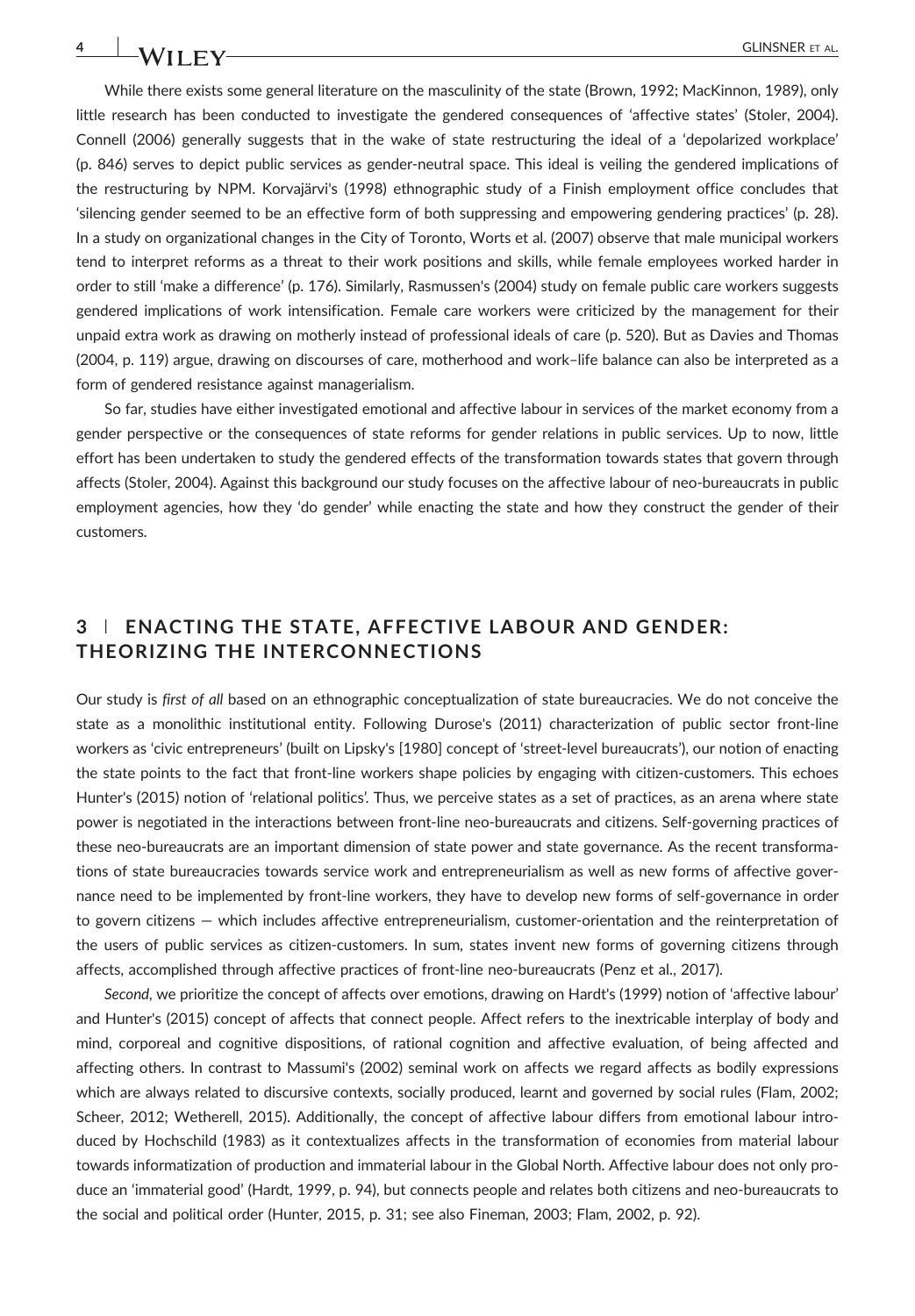Third, our theoretical approach draws on traditions that deal with the gender of organizations. Since West and Zimmerman's (1987) seminal work, gender is no longer regarded as an essential property of individuals, but as an accomplishment of social interactions, of 'doing gender' 'as an ongoing activity embedded in everyday interaction' (p. 130). Nevertheless, gender is performed within binary social structures and a hierarchical order, according to a gendered division of labour and access to resources (Scott, 1990). And gender takes on hegemonic forms of masculinity and subordinated femininity which are embodied and, hence, not easily changeable (Connell & Messerschmidt, 2005).

Building on these concepts, feminist scholars have revealed that work constitutes an important resource for 'doing gender' (Leidner, 1991; Simpson, 2005) and that organizations, including state administrations, are deeply gendered (Acker, 1990) — they are institutionalized forms of hegemonic masculinities, 'patterned through and in terms of a distinction between male and female, masculine and feminine' (Acker, 1990, p. 146). This includes the gendered division of labour, gendered symbols and images as well as gendered interaction processes that reproduce masculinized dominance and feminized submission. Consequently, if the job's sex category does not correspond with the job holders' sex category, one has to invest a fair amount of work to either be accepted as one of the men (Williams, 1991) or to keep the damages from having a feminized job as low as possible (Cross & Bagilhole, 2002; Hayes, 1989; Lupton, 2006).

Historically, doing femininity has been connected to the private sphere and the realm of care. Care work has been thought of as the feminized complementary area to the male public sphere of the business world and of bureaucratic work. Often unpaid, care work was supposed to be performed out of love and devotion for the ones to be cared for. Hence, affective labour of care aims at the production of positive emotions like love, empathy and compassion and is attributed to women (Tronto, 1993). Conversely, doing masculinity has been connected to notions of emotional neutrality, rationality, suppression of personal feelings and bodily strength. These gender images correspond with the separation of public and private and the gendered division of labour — also within state bureaucracies since women gained access to administrative positions (Guy & Newman, 2004). An intra-bureaucratic division of labour along skills ascribed to femininity and masculinity has been put in place, revolving around bureaucratic work and rationality, on the one hand (Kovalainen & Österberg-Högstedt, 2013), and care work and empathy, on the other (Weeks, 2007). Hence, our theoretical assumption is that the state does not generate 'neutral' policies, institutions and rules, either in terms of gender or regarding affects. Also, neo-bureaucrats and citizen-customers rather co-produce their genders, modulated through affects.

Front-line workers of public employment services in their encounters with customers 'do gender' while they affectively enact the state.<sup>5</sup> Our study therefore focuses on these affective practices of employment agents and how they perform or resist gender and the state simultaneously (Ball, 2004). How are our theoretical elements interconnected as basis of our empirical research? Operationalizing 'gendering' in empirical fieldwork is always a difficult task that bears the risk of reproducing the binary gender order (Nentwich & Kelan, 2014). To avoid such pitfalls, we focused on affective modes of enacting the state and on processes of gendering and asked: which forms of affective labour and affective modes of enacting the state do we encounter? Based on the concept of doing gender (while doing work) (Connell & Messerschmidt, 2005; Leidner, 1991; West & Zimmerman, 1987), we investigated how 'femininity' is performed by showing empathy, anxiety and connectivity, and how 'masculinity' is performed through affective neutrality and detached managerialism (Lewis & Simpson, 2007) — regardless of whether men or women do it. In short, we examined gendered practices that do not necessarily correspond with the sex category of the employment agent.

#### 4 | METHODS AND DATA COLLECTION

The fieldwork at the local agencies has been conducted in three waves between 2013 and 2015. Our data collection consisted of four elements: expert interviews in the Human Resources Departments about the training and expected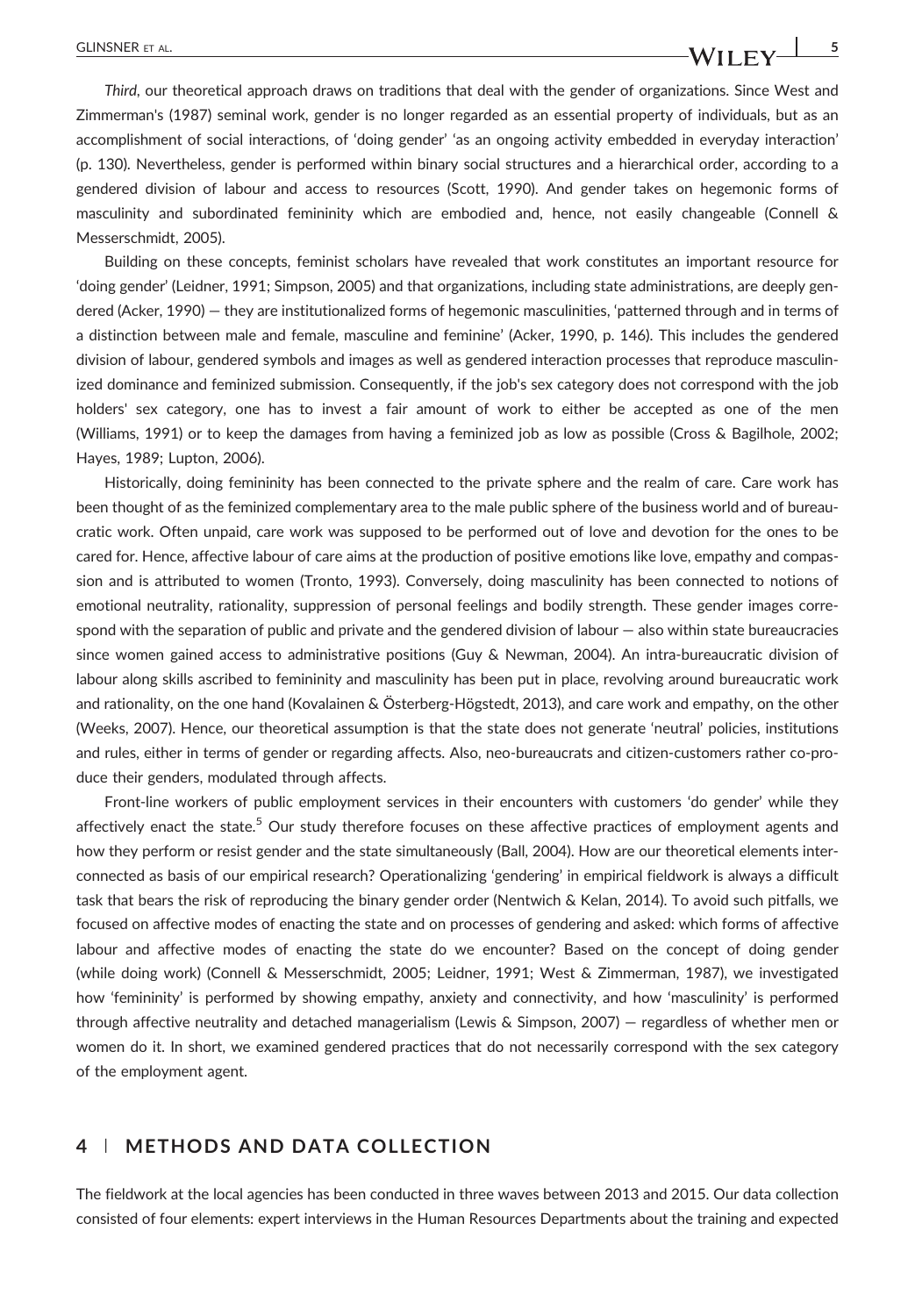skills of front-line workers; document analysis of material, which regulates the conduct of the front-line staff; semistructured interviews with front‐line workers on job satisfaction, on how they perceive their current work practices, on affective implications of their jobs and on affect management; and finally, non‐participant observations of the counselling situation.<sup>6</sup> Overall, we conducted 21 problem-centred interviews with employment agents (6 male, 15 female). In order to investigate how affective labour is actually performed, we observed 72 counselling interactions between the employment agents we interviewed and their customers and videotaped 23 of these encounters.<sup>7</sup> Although our influence on the selection of employment agents willing to participate was limited, we aimed at a balanced representation regarding the gender relations of the employment agencies (approximately two‐thirds of the agents are female) and the gender pairings of the counselling situations: in 13 cases male agents counselled men, in 11 situations male agents interacted with women, in 28 cases female agents with men and in 20 encounters female agents counselled women.

Our observation protocols, the transcribed interview material, and audio and video tapes provided the basis for a 'focused ethnography' (Knoblauch, 2005), a data‐intensive study of 'the situative performance of social actions' (p. 6). This demanded an equally intensive analysis of data in group sessions consisting of two to four female interpreters and of one male interpreter to understand the observed practices and to arrive at intersubjectively valid interpretations of interaction patterns and bodily practices. The written material (transcribed interviews, observation protocols) was analysed following Newman's (2012, p. 470) notion of an 'emotional register of discourse' and Kleres' (2010) 'narrative analysis' of emotions. The analysis of the video material was based on Knoblauch and Schnettler's (2012) videography, in which body language, gestures and facial expressions, and the use of artefacts indicate affective relations and affectivity. In the following, we present our results focusing on the gendered and affective work practices of employment agents.

## 5 | AFFECTIVE LABOUR OF CITIZEN‐CUSTOMER ACTIVATION AND DOING GENDER: EMPIRICAL RESULTS

Our empirical results suggest that the idea of customer‐orientation as well as the activation paradigm demand new forms of affective labour, which differ from the traditionally performed masculinized, neutral and rational bureaucratic work. In all three cities, the new norm of customer-orientation is promoted as a means to activate citizen-customers to become self‐responsible individuals. Hence, employment agents need to actively use and produce affects to motivate and activate customers, but also to activate themselves as 'civic entrepreneurs' in order to contribute to the success of social (workfare) policies. These new ways of enacting the state are not gender neutral. Service work (of the market economy) has traditionally been feminized work, while entrepreneurialism is associated with masculinity.

The result section builds on these concepts and is structured as follows: we will first discuss the remodelling of public employment agencies as private‐sector‐like feminized service work. Second, we will present feminized and masculinized (re‐)interpretations of the new norms both by male and female employment agents. Taking these (re‐) interpretations into account, we will establish four different ideal types of affective and gendered work practices: feminized affective work, which either relies on expertise or explicitly resembles care work; and masculinized affective work in a bureaucratic or entrepreneurial way (see Figure 1).

#### $5.1$  | The organizational ideal type: Service work as feminized work practices

Customer‐orientation is strongly promoted in all three public employment agencies that we investigated. Training materials recommend performing stereotypically feminized affective work practices, such as showing empathy and appreciation for the customers' point of view, or acting sensitively and paying full attention to the jobseekers (Aeberli‐Hayoz, Rohrer, & Courto, 2014; AMS, 2014; Rübner & Sprengard, 2011). Jobseekers shall feel welcome through specific affective practices, such as picking them up from the entrance zone, greeting them with full name,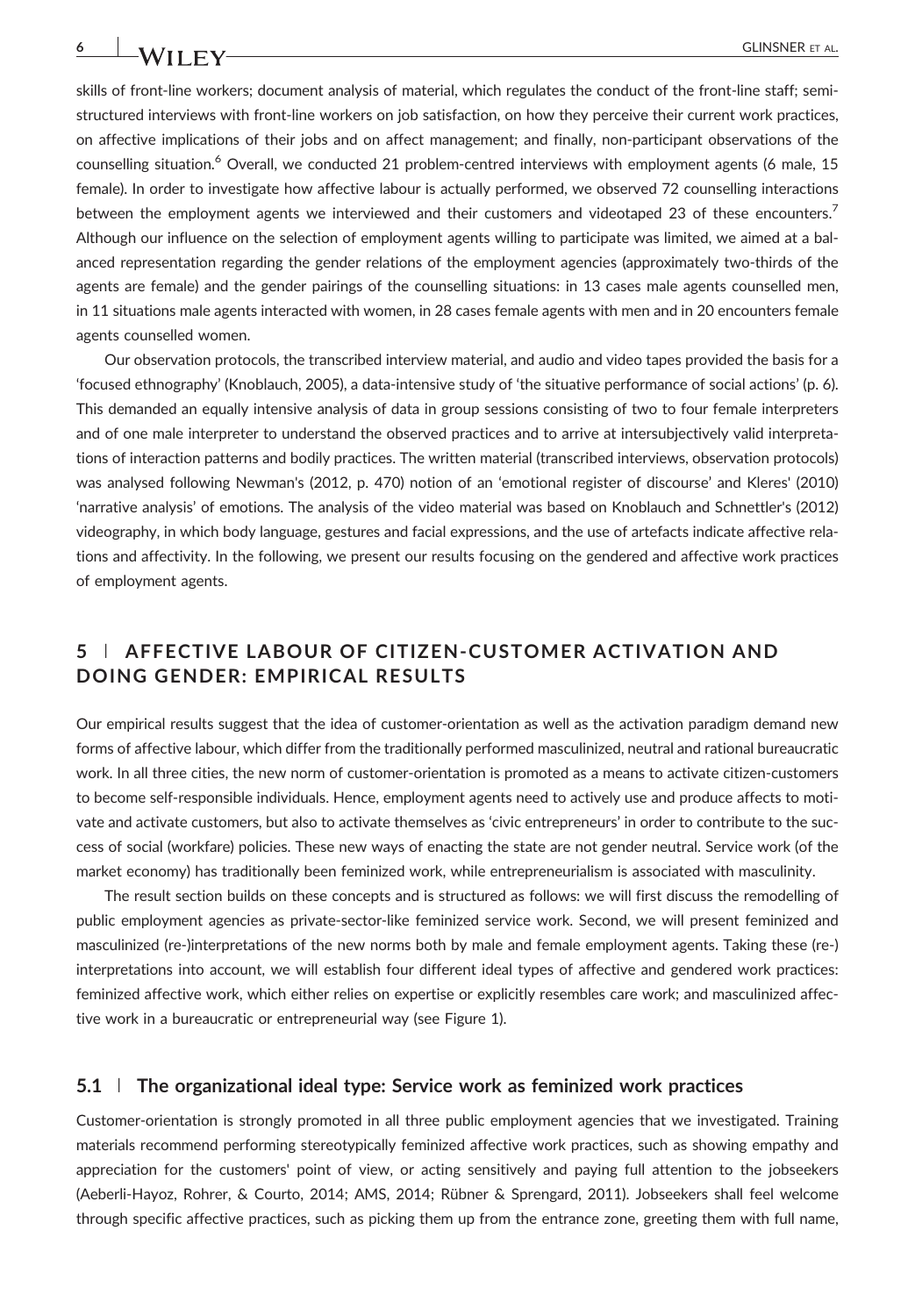

FIGURE 1 Gendered affective practices of employment agent [Colour figure can be viewed at [wileyonlinelibrary.](http://wileyonlinelibrary.com) [com](http://wileyonlinelibrary.com)]

engaging in conversations about private matters, and using compliments as a strategy of trust-building and motivation. Regardless of their gender the interviewees in our study underlined the importance of customer‐orientation, although to a gender‐different degree. Employment agents incorporated the NPM‐induced requirement to engage in subtle ways of governing citizens by performing affective labour, as the following quote shows:

(… when the customer leaves with a positive feeling ...), then I know I've done my job right. He felt comfortable and could embrace the counselling, and […] he benefitted from the interview. (BI2, Switzerland, male)

The emphasis on a comfortable atmosphere, which makes the customer feel welcome and accepted, strongly contrasts with traditional images of (seemingly) neutral bureaucratic encounters that merely focused on checking eligibility criteria and the fulfilment of jobseekers' obligations. The new ethos of affective governance demands time, which is lacking in Austrian employment agencies, while Swiss agents are considerably more flexible. In the following vignette, taken from an observation protocol, Catherine, $8$  a 35-year-old Swiss employment agent, embodies the new service‐orientation while simultaneously affirming femininity:

Catherine is picking up her 60‐year‐old male customer Hans from the waiting area. She shakes his hand, smiles and accompanies him back to her office. They take a seat opposite of each other. While Hans takes up a lot of space by putting an open folder on the desk and crossing his forearms in front of him, Catherine just has one piece of paper in front of her and is keeping her arms very close to her body. […] After a little bit of small-talk Catherine asks him how the coaching went, that he attended. He talks about his experience and that he got to know his strengths and weaknesses. […] Catherine brushes some hair out of her face, smiles, and asks if he already had the possibility to practice phoning.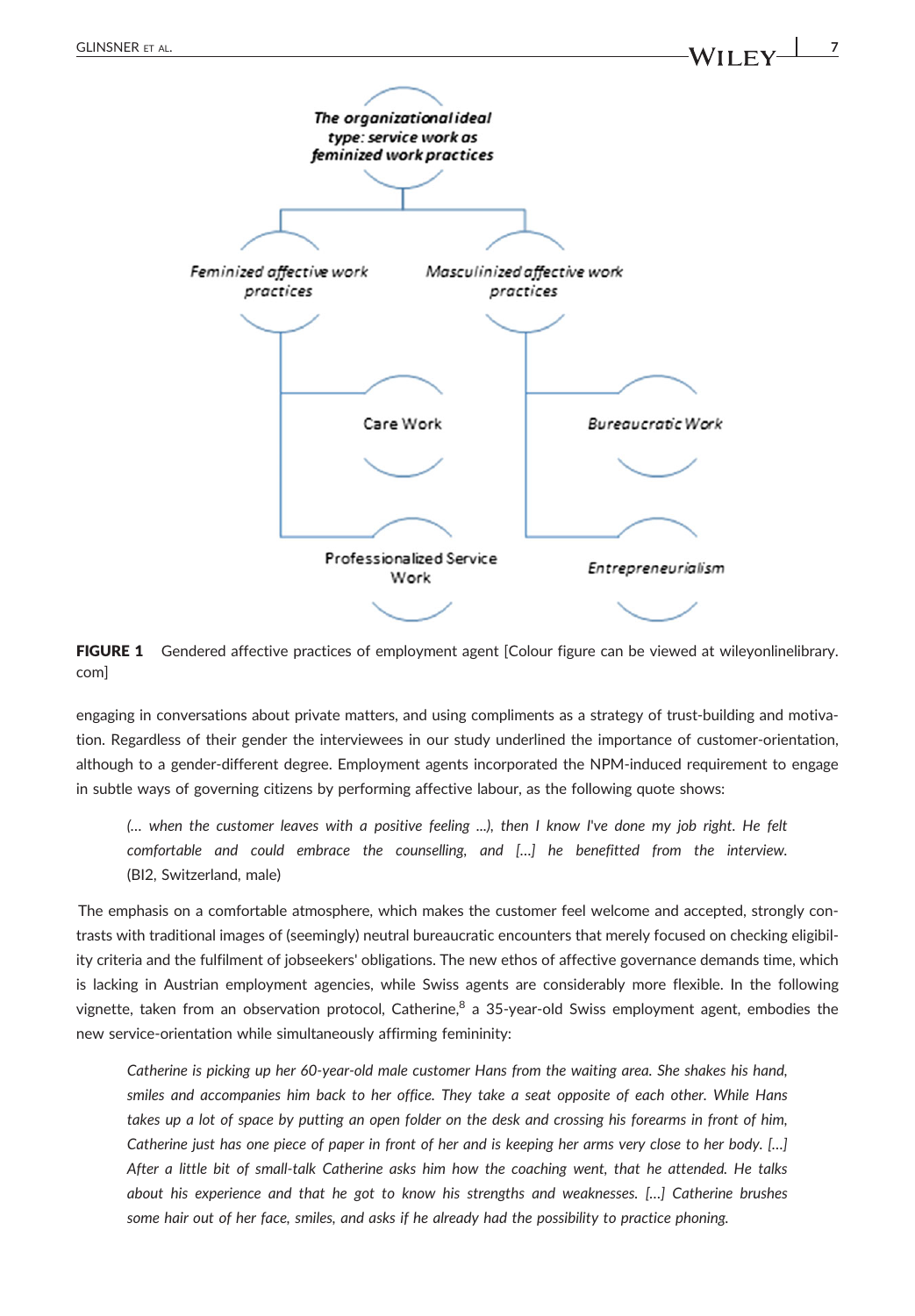Catherine 'does gender' by being polite and asking sensitive questions in a cautious way. In contrast to her male customer she uses only little space of her own. The male jobseeker also has time to present his view of the situation and his concerns, whereas Catherine engages in 'reaffirming femininity' by maintaining a positive atmosphere throughout the conversation. However, she also enacts the state by reminding the jobseeker to adhere to the terms of the 'integration contract', when she asks him if he had applied for jobs and worked on his 'weaknesses'. Affective work practices reminiscent of feminized service work not only create customer-orientation, they also tend to obscure the asymmetric power relation between the employment agent and the citizen-customer. The disciplining role of the neo‐bureaucrat is masked by friendliness and empathy.

#### 5.2 | Gendered reinterpretations of the new organizational ideal

The ways in which employment agents incorporate the affective and feminized service logic differ. On the one hand, we found two reinterpretations that draw on forms of service work — namely, reinterpreting one's work as care work or as professionalized (expert) service work. As a result of their relation to traditional service work (of the market economy), we labelled them 'feminized reinterpretations'. On the other hand, we found two reinterpretations that dismiss notions of service work, but instead draw on masculinized notions of bureaucratic work and entrepreneurialism.

#### 5.2.1 <sup>|</sup> Feminized affective work practices: Care work and professionalized service work

Especially experienced employment agents reject the modernized form of neo-bureaucratic service work by drawing on notions of stereotypically feminized care work, which puts the individual customer at the centre of their activity. According to our figure they perform a first form of feminized affective work practices. These employment agents adopt a holistic approach towards their customers, they are more sensitive to individual circumstances and less instructive in interactions. Activation is not their focus, on the contrary, we observed cases in which employment agents fraternized with jobseekers by making use of legal or organizational grey zones. One male Austrian employment agent, for example, advised a woman, who just lost her position as a seamstress, to relax and take her time to figure out what she wants before she starts looking for a new job. He does not only perform affective labour in consoling her, but actively takes away pressure from her by holding back the 'activation machinery'. By drawing on notions of care work, this employment agent also resists managerialism and reduces pressure by downplaying the relevance of performance indicators. A female German agent similarly stated:

I wouldn't do it. I am fed up with forcing people into something just to fulfil some indicators. That doesn't work. You cannot get people back into work by doing it. I have to see, I have to start where the respective customer is and then do the next step accordingly. (MII2, Germany, female)

This affective strategy is only employed by a small group of agents in our sample, mostly well‐experienced (neo‐) bureaucrats, who have been working for more than a decade in the agency. They still support the norms and practices of the traditional welfare state. This caring strategy of resistance may also be due to the fact that they enjoy greater job security compared to younger colleagues on temporary contracts.

Caring affective work practices do not only contradict managerialism, but also bureaucratic work processes. This is especially the case when employment agents feel compassion for disadvantaged women due to the gendered division of labour. Particularly such agents, who are mothers themselves, feel empathy for single mothers who oscillate between unemployment and low-wage jobs. A second female employment agent in Munich stated that she felt sympathy for qualified women who suffered a downturn in their career after having children (MI2, Germany, female). One of her female fellow workers told us:

I remember I had a customer once, where I had to decide that she loses her entitlements, because there was no other possibility. And I knew, that in front of the door  $-$  it was a Turkish woman, a young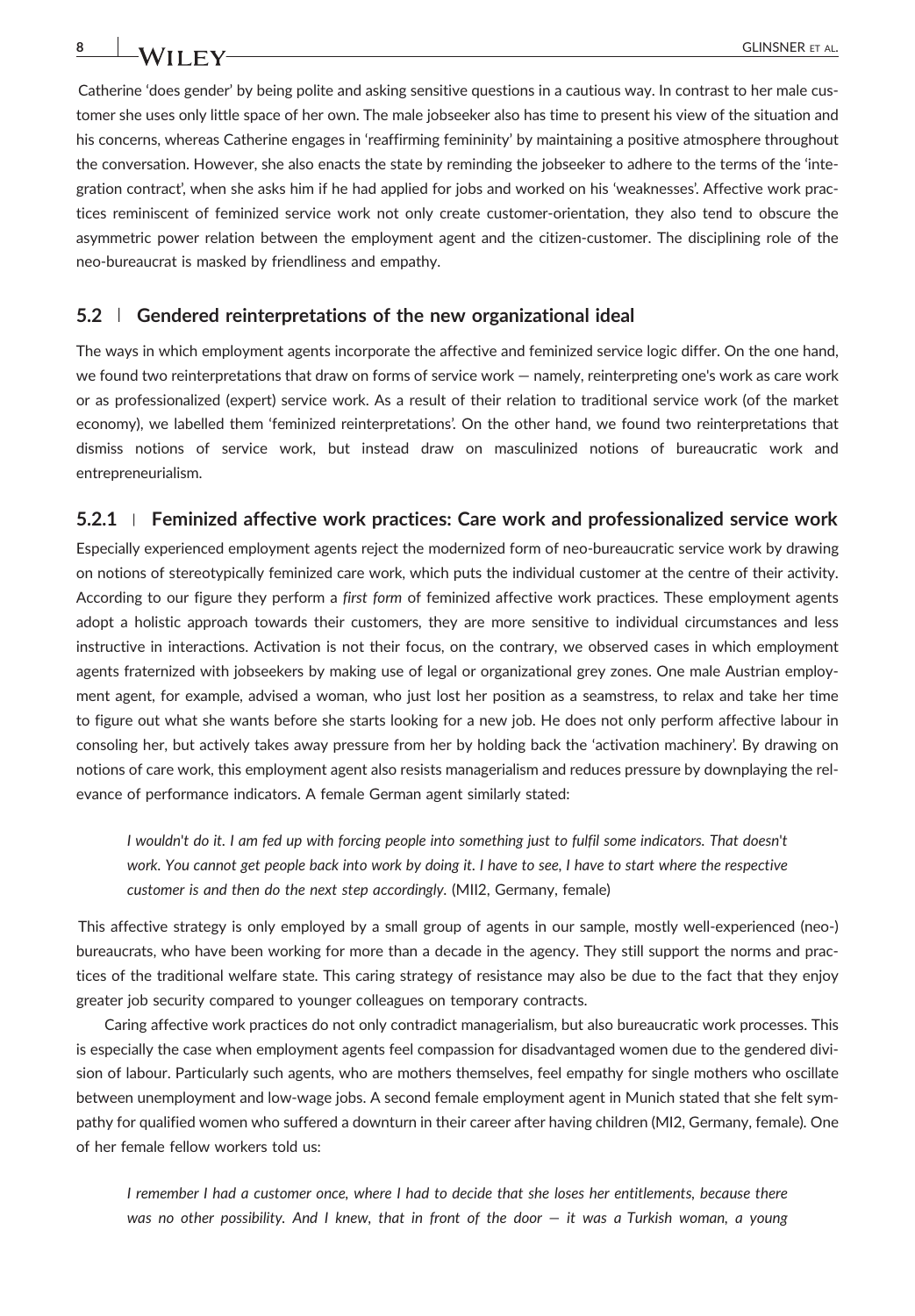This confession shows that empathy with customers confronts her with her own gendered affects and her compassion towards jobseekers. She feels the possible conflict between the feminized logic of care and the logic of bureaucracy, which demands that rules and laws are applied without exception.<sup>9</sup>

Moreover, this affective care strategy refers to (intersecting) gender images — here the Turkish woman without agency — and constructs female citizen-customers as weak and needy. However, by constructing women as victims of social and especially patriarchal structures, employment agents can regard them as being in need and worthy of their support and help.

Some of our respondents — mostly those who held a university degree, men and women alike — compared their work to highly professionalized service work: a second form of reinterpretation of feminized service work. For example, a male Austrian employment agent framed the task of helping customers to get 'job-ready' as diagnosis and therapy of a medical doctor, suggesting that counselling demands a high degree of expertise. This form of customer‐oriented affective labour aims less at positive feelings of the customer, but rather at creating a trustful form of cooperation, as a male German agent put it:

I just try to give my customers the feeling that I take them seriously. And by relying on my own life experience and on my expertise, I try to create a climate of mutual trust. (MI1, Germany, male)

Thus, counselling can be best described as a skilful interplay of 'rational' arguments to convince the jobseeker about the effectivity of the labour market instruments and of affecting him/her by creating a trustful atmosphere. Employment agents, who consider themselves as experts, do not rush through the counselling session, they listen attentively, keep steady eye contact and talk in reassuring ways. They try to give jobseekers a sense of security and reliability in their difficult situation. However, their overall approach towards jobseekers is rather formal and strongly built on their expertise and professionalism, two elements that traditionally have been gender‐typed as masculine. Hence, this mode of affective labour can be understood as an effort to prevent the potential loss of professional status that may occur through the change from traditionally masculinized bureaucratic work to feminized service work.

#### 5.2.2 <sup>|</sup> Masculinized affective work practices: Bureaucratic work and entrepreneurialism

Our empirical data show that work practices associated with the traditional ideal of a neutral, dispassionate bureaucracy still play a central role and bureaucratic practices as one form of masculinized affective work practices remain crucial elements of the relational work of employment agents. Some consider themselves first and foremost as public servants who do their jobs best by following the laws and guidelines rigorously. In our study, we found practices that range from performing the emotionless and detached bureaucrat to hierarchical and authoritarian demonstrations of state power. Thus, customer‐orientation is mainly understood as the proper processing of cases by taking care of computer files and paperwork, and by responding quickly to requests. Employment agents of this type do not feel the necessity to create and establish a personalized relationship in order to affect and motivate their customers. Affects and feelings, especially those of the jobseeker, are rather seen as an obstacle to the efficient and case‐ focused working style, as illustrated in the following statement of a female agent:

I try to stay on neutral terms with the customers. Once you are drawn into it [the customers' feelings], it is difficult to get out. And you cannot tell the customer to leave […] when the time is up. (WII3, Austria, female)

This type of bureaucrat tries to keep his/her own feelings and the feelings of customers at bay, not least because of time restrictions. Contrary to the notion of rational and emotionless bureaucratic work, however, our findings show that such performances do involve a specific affect management: employment agents do not generate and display positive emotions, they address jobseekers in short and abrupt sentences and they make an effort to control and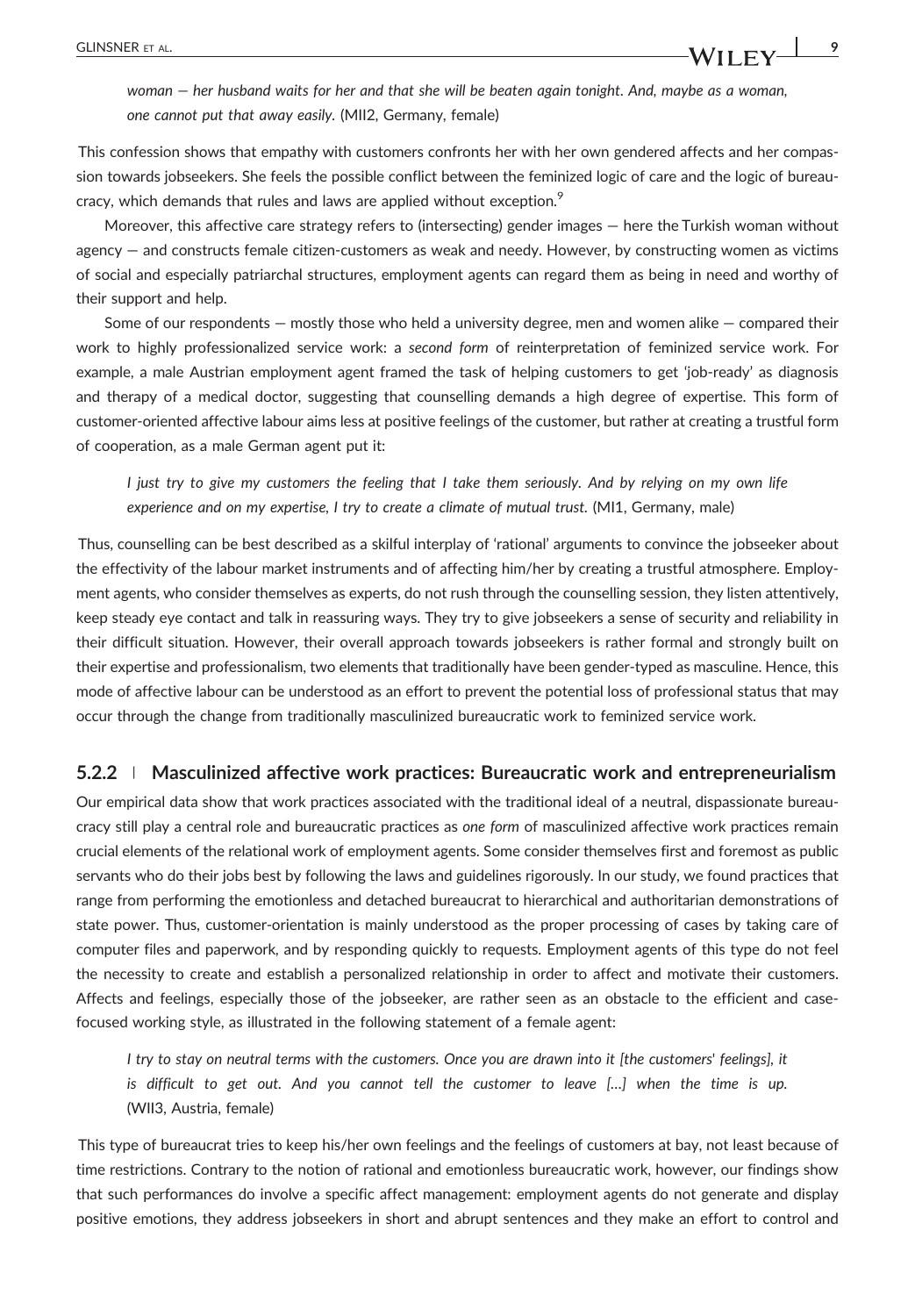suppress affects to gain some distance from customers and to avoid creating a positive atmosphere through eye contact, smiles and small talk. Thus, masculinized neo‐bureaucratic work involves specific ways of affectivity and being (not) affected.

These masculinized affective practices became particularly evident during our observation of a young Austrian female employment agent, who mostly counselled jobseekers aged between 20 and 24. Although her office could be categorized as highly feminized and reminiscent of the room of a teenage girl  $-$  full of colourful (pink) posters, of postcards that showed cartoon animals and of funny quotes —, she performed her tasks in a manner that can stereotypically be categorized as masculine, neutral and bureaucratic. She displayed a wide repertoire of strategies to distance herself from the young jobseekers. During the interactions, she focused on her computer screen, using the monitor as a shield, to demonstrate power and to 'un-do' the affective atmosphere that was conveyed by the artefacts in her office. She produced 'bureaucratic noise' by using stamps and stapler, and she focused on paperwork instead of her customers. Eschewing to look too empathic, too caring or motherly, she was 'un‐doing' femininity by her strict control of affects, by eliminating affective relations. Overall, she exemplified the complex ways in which stereotypical categories of femininity (the artefacts in her room) and of masculinity (her bureaucratic practices) are intertwined in processes of enacting the state — enactments that question the common gender expectations.

Another form of bureaucratic work shows in authoritarian practices that openly demonstrate state power, drawing on stereotypically masculinized forms of affective labour. This type of labour represents the opposite of feminized service work, which could be accused of veiling power relations. Jobseekers are not gently persuaded or motivated according to the rules of empathic governance, but they are strongly requested to submit themselves to the laws and guidelines of the organization. One of our protocols from Germany shows this form of affective governance:

One female employment agent, 53 years old, who mostly deals with male manual workers of the automotive industry […] does not slow down her pace of speaking and explaining, not even as a customer with language difficulties explicitly asks her to do so. Instead of slowing down to give the 'customer' the chance to follow her, she threatens him that she could talk even faster if he appears not attentive enough. (MIII1, Germany, female)

Although one can argue that German language skills are a precondition for labour market integration, the employment agent acts arbitrarily. She uses language skills as an indicator for the customer's willingness to submit himself to the rules of the public employment service. Throughout all interactions that we observed, she acted similarly confrontational, demonstrating who wields power, partially drawing on racist stereotypes. The employment agent perceived men with foreign cultural background as not being able or willing to act as good citizen-customers due to their (macho) masculinity:

[W]ith some it is difficult, because they come from another cultural background, where it does not go well with women. [...] I just have the feeling that he is under the impression that I want to insult his masculinity [...] Muslim background. (MIII1, Germany, female)

These men are perceived as not accepting the professional expertise and power in particular of female front‐line workers. As a consequence, this customer group is stigmatized by male and female employment agents — and the group provokes masculinized affective labour:

There are men who don't respect the opinion of a woman. I have a lot of [customers from] South Africa, from North Africa, many Tunisians, Syrians, who are very happy with me; and I give the same advice as my female co‐workers, but now they believe it. Before they didn't, because it came from a woman. (BII2, Switzerland, male)

Although authoritarian work practices could only be observed in a very few cases, they nevertheless indicate that the masculinized images and bureaucratic work practices have not been fully replaced. On the contrary, the 'reciprocity norm' inherent in the activation regime (Serrano Pascual, 2007, p. 14) may also encourage authoritarian work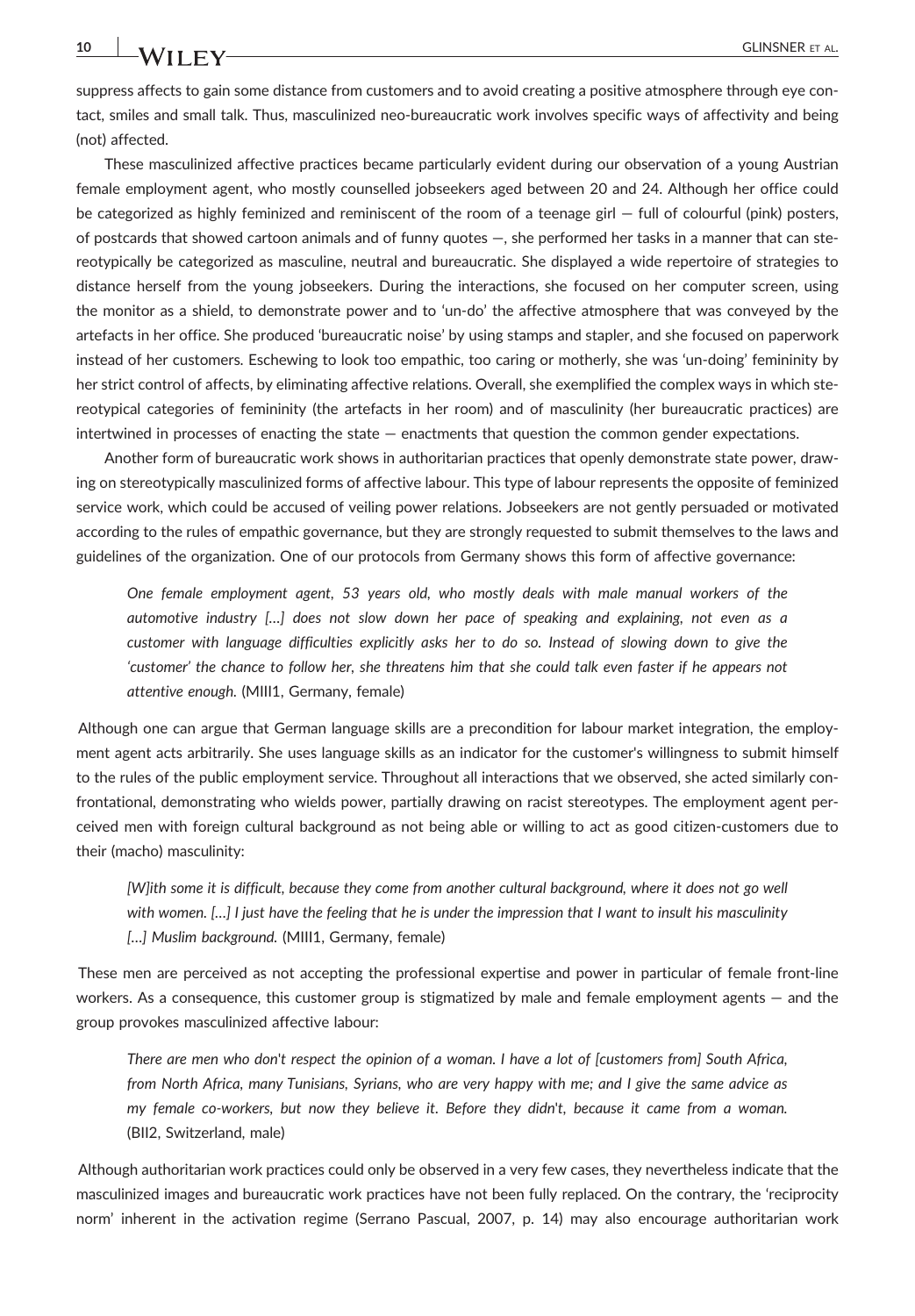practices, since it is on the public employment agents to decide whether the customers have been active enough to fulfil their obligations. The idea of affecting customers in combination with the power position of neo‐bureaucrats in the new welfare regime may lead to a loss of transparency and equal treatment of citizens (Dubois, 2016). This danger is even higher when gendered and racist stereotypes influence the decision-making of employment agents.

Our research suggests that bureaucratic work practices are still part of the repertoire of entrepreneurial employment agents. Performing the detached (neo‐)bureaucrat is still an important strategy in conflict situations in order to depersonalize and calm down the situation. Thus, employment agents who enact masculinized bureaucratic work practices do engage in affective labour. This entails the suppression of affects in performing the detached and emotionless bureaucrat and it entails the use of feelings such as anger, disappointment and superiority as a means to exercise power. Especially conflict management demands that they hide their anger, that they do not show fear or insecurity and that they sense the feelings of jobseekers. Also, organizational aspects like high caseloads and high time pressure may encourage the 'un‐doing' of an inviting atmosphere, as it prevents customers from taking an active role in the interaction and allows the employment agent to efficiently manage the case work with minimum time resources.

A second form of masculinized affective work practices is connected to the ideal of entrepreneurialism, which is strongly promoted by both NPM and activation policies. An important element of this new ideal is the introduction of competition between employment agents, teams or organizational units based on the fulfilment of key performance indicators. While some employment agents reject the new management approach, others enjoy being competitive and perceive the indicators as a tool for self‐optimization. For example, one Viennese employment agent was very proud of being the agent with the highest number of job referrals. The competitive framework results in new affective practices as employment agents need to motivate and activate not only the jobseekers, but also themselves. The competitive affective situation also affects the treatment of jobseekers: employment agents are increasingly demanding and request a high level of commitment and activation from jobseekers. Conversely, front‐line workers in all three cities complained about stress at the workplace due to the performance indicators, especially when jobseekers are not able to achieve the necessary number of job applications.

The entanglement between doing masculinity and displaying an entrepreneurial, self‐optimizing attitude was particularly evident at the Swiss employment agency, where the all‐male management team performs a form of 'business masculinity' (Connell, 1998, p. 16). They drive prestigious SUVs, wear the same fashion style (business casual, slim fit) and engage in private skiing trips that include a highly competitive race. Such entrepreneurialism was strongly promoted throughout the whole agency by drawing on traditional masculine traits such as independent decision-making, competitive spirit and 'doer' qualities. As the director put it: 'We are in the process of adjusting the job profiles towards, let's say, a self‐reliant, entrepreneurial work ethic.'

Especially those employment agents who recently joined the agency adopted the new spirit and they regarded their individual performance as a vital contribution to the agency's overall objective.

In this narrative of entrepreneurialism, a male Swiss employment agent sees himself as an insurance expert who has to make sure that the 'damage' — which he considers to be the payment of unemployment benefits — is kept to a minimum:

We already invested a lot of money [...], and we have to keep in mind that we are an insurance institution. Thus, we are measured by the degree of damage that we produce. This sounds rather brutal, but the quicker people find a job the smaller the damage. That's how we are evaluated. (BII2, Switzerland, male)

The same employment agent not only competed with other colleagues, but also with his customers: male 'high profile jobseekers' who previously held top management positions. During the counselling sessions, he emphasized his close contacts with top‐level politicians and managers. He showed off his personal networks, rejecting the stereotype of the lazy, rule‐obeying bureaucrat, who is ignorant of the 'tough corporate world'. Hence, his affective work practices included the performance of a specific form of masculinity, namely, shaming the jobseeker.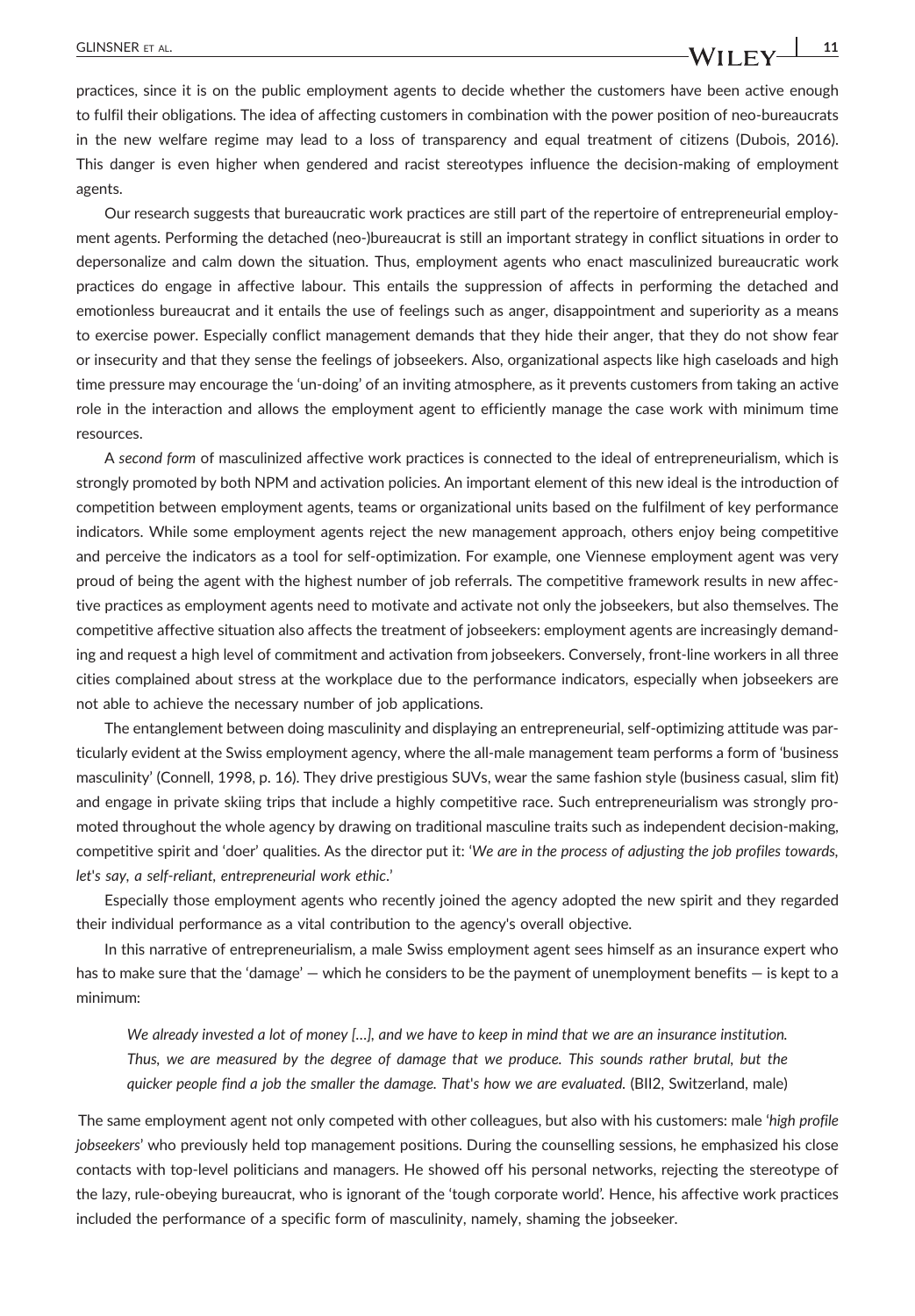The agents' entrepreneurialism is connected to and based on specific forms of affective work practices, as affecting and motivating customers contribute to their own success. Thus, it is interesting to note that the affective labour of these agents is mostly intended to boost their own motivation and self‐optimization and only secondarily the self‐ confidence of jobseekers. Especially in the case of the Bernese employment agency, these work practices — although performed by employment agents of both genders — are used to reproduce a gendered job hierarchy between entrepreneurial masculinized and more feminized practices.

#### 6 | DISCUSSION AND CONCLUSIONS

We argue in this article that changes of the welfare regimes impact on the gender typing of state practices. The transformation of state bureaucracies did not entirely dissolve the traditional masculine gendering of public services, but the new affective state paradigm resulted in an ambivalent set of gendered expectations and practices. Affective service work has become an organizational ideal type with the aim of motivating and activating citizen-customers in their search for jobs. Furthermore, affective competences form an uneasy alliance with NPM's entrepreneurialism and accountability of front‐line workers — the organizational demands, affectivity and entrepreneurial conduct, are only compatible in specific ways.

Our study shows that the neo‐bureaucratic constellation of customer‐orientation did neither lead to a masculinist re-coding nor to a general feminization of work in employment agencies. In contrast to previous studies which either suggest a feminization or a masculinization of emotions at the workplace (Adkins, 2002; Lewis & Simpson, 2007), our analysis shows a more complex picture: we found that masculinized entrepreneurial conduct coexists and co‐develops with affective, service‐oriented feminized work practices. We detected strategies of 'doing' and 'un-doing' femininity as well as masculinity through affective strategies by both men and women.

Our study carved out two reinterpretations of affective labour to prevent the possible loss of professional status which usually accompanies the introduction of feminized work practices into traditionally masculinized professions and, hence, we point to the agency of neo-bureaucrats. Framing their affective work practices as requiring a high level of expertise and/or experience allows male and female employment agents to claim social prestige which is typically associated with masculinized service professions. While the reinterpretation of affective service work as care work indicates the feminization of work practices, this strategy also encompasses an element of resistance and time sovereignty, as the ideal of care work contradicts the performance orientation of NPM and the activation regime (Davies & Thomas, 2004). Moreover, traditionally masculinized bureaucratic practices have not been replaced entirely, but still constitute an important element of work. Bureaucratic practices are performed when conflicts with customers occur or in situations where employment agents have to manage a large number of cases with restricted time resources. Although entrepreneurialism has become an important requirement of NPM, some public employment agents did not turn to empathic practices to boost their performance while others combined affectivity and entrepreneurialism perfectly well.

Our analysis contributes to studies of 'affective states' (Hunter, 2015; Stoler, 2004) by emphasizing the dimension of gender, showing that traditionally masculinized state work has become gender ambivalent due to affective work practices. The transformation resulted, on the one hand, in citizen-friendlier state services. On the other hand, affectivity entails the risk that acts of the state lack transparency and of obscuring power asymmetries through friendly encounters. Hence, the new affective regime can be read as an attempt to reduce citizens' resistance to state power in order to impose discipline and to foster self‐reliance.

Enacting the (welfare) state varies according to different national traditions in the worlds of 'welfare capitalism' (Esping‐Andersen, 1990). Although a comparative exploration of affective transformations in our three countries is beyond the scope of this article, our findings point to important differences resulting from diverging organizational cultures and their feeling rules. In Germany, employment agents are highly professionalized and they counsel only short-term unemployed people, since long-term unemployment is part of the subsidiary welfare system. Affective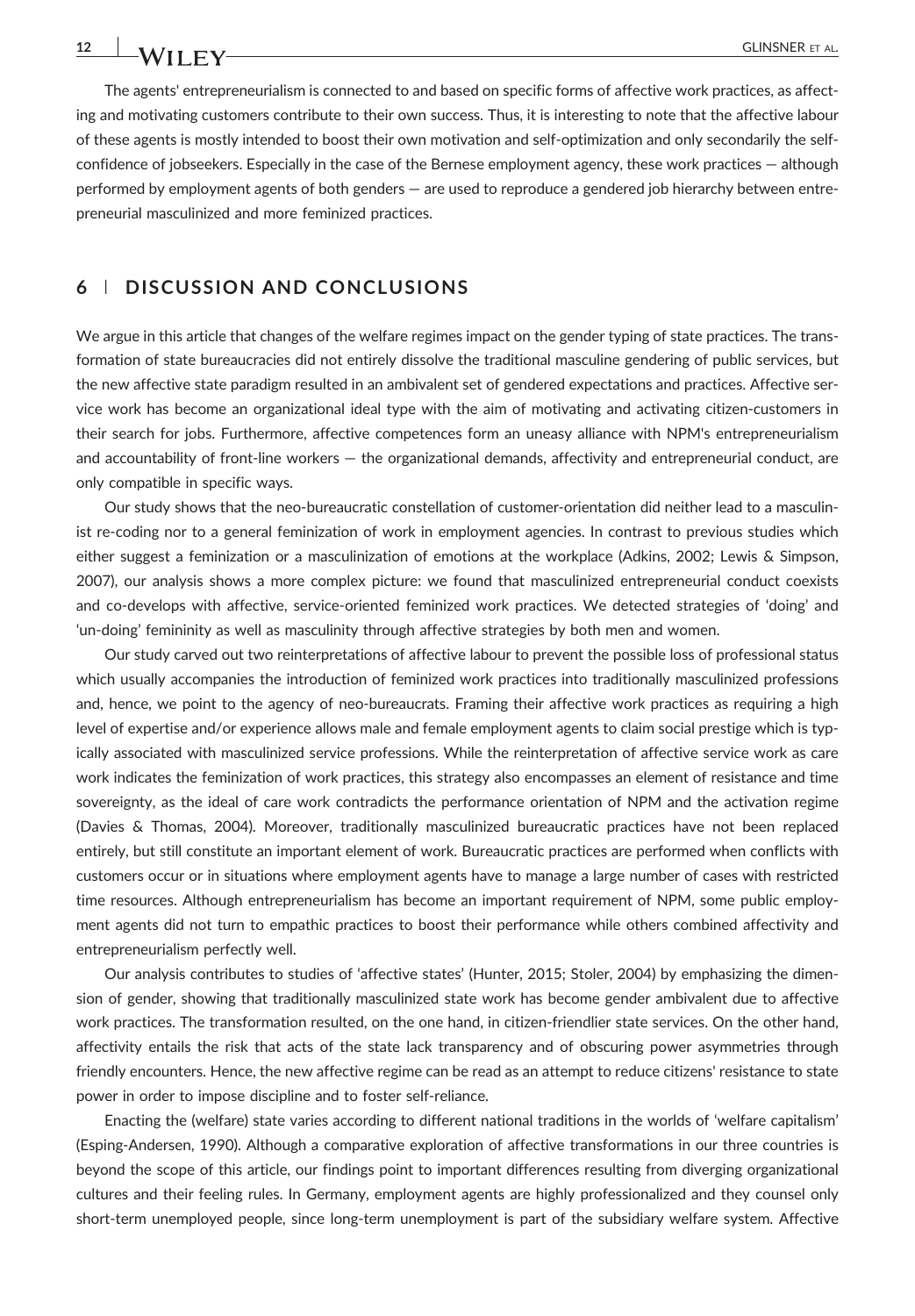## feminized practices are part of their professional conduct. The Bernese agency is the most advanced organization regarding managerial standards and customer‐orientation. There we found affective entrepreneurialism as a dominant strategy. In Vienna, the organizational culture is still rooted in bureaucratic patterns with the highest workload and time pressure for front‐line workers. Customer‐orientation is rather a lip service than a reality as empathic practices are experienced as stress and thus avoided. We conclude that gendering through affects intersects with organizational features such as caseload and time pressure, experience and age of employment agents, ethnic background of customers and with the gendered, racist and classist ascriptions to customers. It will depend on future research to detect the systematic relations between these factors and 'doing gender'.

We are aware of some limitations of our study: in the end, our ideal types do not comprise all gendered affective work practices; we are only able to point out some major trends of re- and de-gendering. Furthermore, doing research on the gendering of work practices always runs the risk of re-enforcing a binary gender dichotomy (Nentwich & Kelan, 2014). We hope that we were able to partially avoid this pitfall by focusing on the doings of gender, affects and the state.

#### DECLARATION OF CONFLICTING INTERESTS

The authors declared no potential conflicts of interests with respect to the authorship and/or publication of this article.

#### ENDNOTES

 $<sup>1</sup>$  In this article, we speak of 'customers' in accordance with the terminology of the employment agents.</sup>

- $2$  Clarke, Newman, Smith, Vidler, and Westmarland (2007) speak of 'citizen-consumers'.
- $3 \text{ In the theory section, we will discuss the distinction between 'emotional' and 'affective' labour.}$
- <sup>4</sup> This article will not compare the three countries strictu sensu, but will refer to different contexts in employment agencies and how they impact on processes of 'doing gender'.
- $5$  These interactions may also include 'doing race and social status' (see Lewis, 2000). In this article we focus  $-$  due to the specific constellations in our empirical field — only on the gender dimension.
- <sup>6</sup> The research team was authorized by the management of the employment agencies to observe counselling sessions. The employment agents also gave their consent to the fieldwork and the jobseekers were informed that we were evaluating the work of the employment agents.
- $7$  The sample consisted mostly of experienced employees with two exceptions of rather young agents, below the age of 30. There was no ethnic diversity among our respondents: all agents were ('white') Austrians, Germans and Swiss.
- $8$  In order to protect the anonymity of our interview partners we use alias names throughout the text.
- The reference to 'objectivity' of employment agents may be partly due to the interview situation, where they tried to evoke bureaucratic standards.

#### ORCID

Barbara Glinsner <http://orcid.org/0000-0002-5852-3299>

#### **REFERENCES**

Acker, J. (1990). Hierarchies, jobs, bodies: A theory of gendered organizations. Gender & Society, 4, 139–158.

Adkins, L. (2002). Revisions: Gender and sexuality in late modernity. Buckingham, UK: Open University Press.

Aeberli‐Hayoz, C., Rohrer, R., & Courto, J. C. (2014). Lösungsorientierte Beratung. Bern, Switzerland: RAV Bern.

- AMS (2014). 6‐Phasen‐Modell der kund/innenorientierten Gesprächsführung. Die Startphase als Grundlage für einen erfolgreichen AMS‐Beratungsprozess. Vienna, Austria: Author.
- Ball, K. (2004). Gendering new managerialism. In R. Thomas, A. Mills, & J. H. Mills (Eds.), Identity politics at work. Resisting gender, gendering resistance (pp. 105–122). London, UK: Routledge.

Barnes, M., & Prior, D. (2009). Subversive citizens: Power, agency and resistance in public services. Bristol, UK: Policy Press.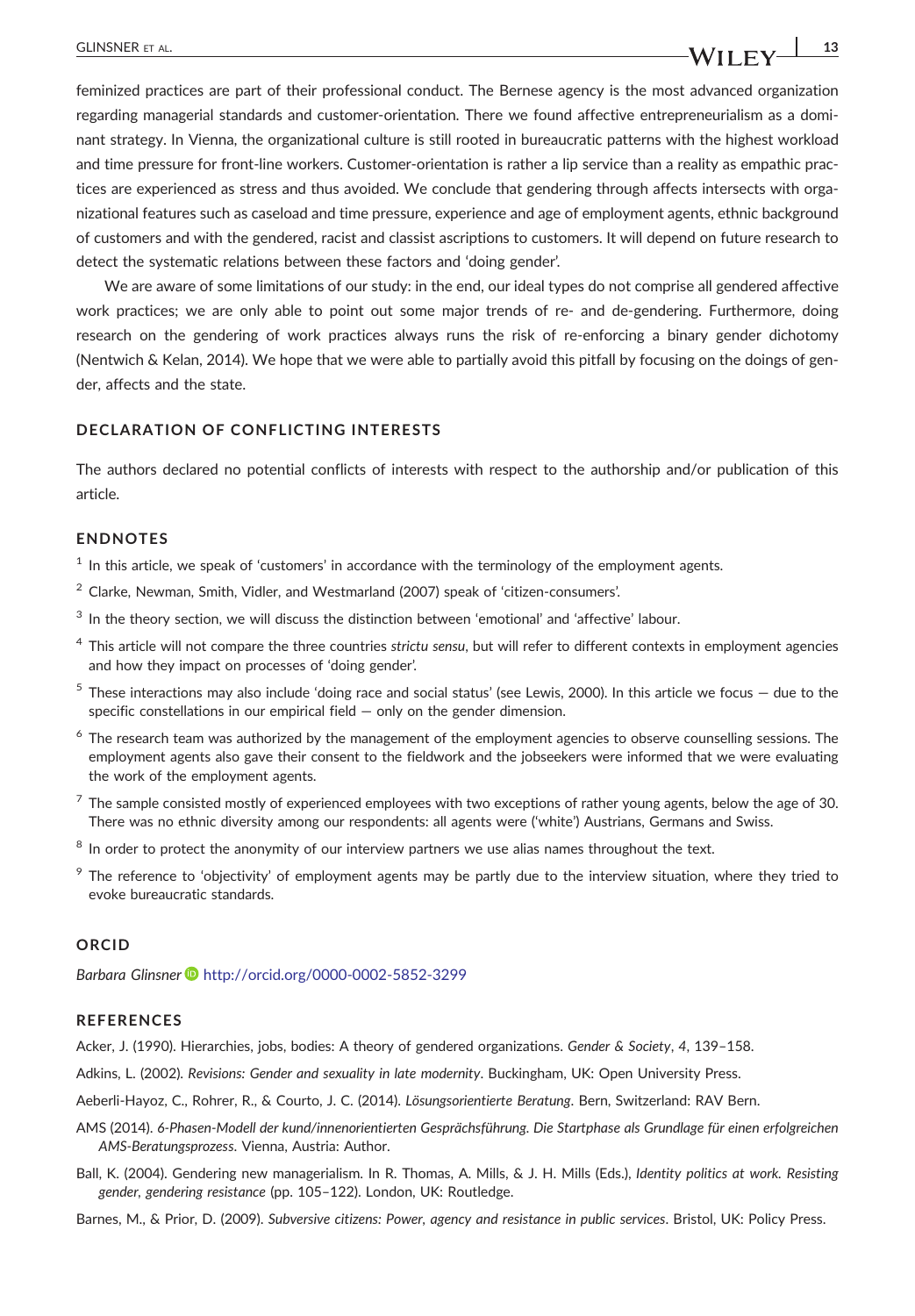## 14 **JA/LETAL TA/LETAL**

- Behrend, O. (2013). Zu aktivierenden Gefühlspraktiken und ‐semantiken von MitarbeiterInnen deutscher Arbeitsämter. Österreichische Zeitschrift für Soziologie, 38, 149–165.
- Bengt, L. (2014). Emotional professionalism in a bureaucratic context: Emotion management in case handling at the Swedish Enforcement Authority. International Journal of Work, Organisation and Emotion, 6, 281–294.
- Bröckling, U. (2015). The entrepreneurial self. Fabricating a new type of subject. London, UK: Sage.
- Brown, W. (1992). Finding the man in the state. Feminist Studies, 18, 7–34.
- Clarke, J., Newman, J., Smith, N., Vidler, E., & Westmarland, L. (2007). Creating citizen‐consumers. Changing publics and changing public services. London, UK: Sage.
- Connell, R. W. (1998). Masculinities and globalization. Men and Masculinities, 1, 3–23.
- Connell, R. W. (2006). Glass ceilings or gendered institutions? Mapping the gender regimes of public sector work. Public Administration Review, 66, 837–849.
- Connell, R. W., & Messerschmidt, J. (2005). Globalization and business masculinities. Men and Masculinities, 7, 347–364.
- Cross, S., & Bagilhole, B. (2002). Girls' jobs for the boys? Men, masculinity and non‐traditional occupations. Gender, Work and Organization, 9, 204–226.
- Darmon, I., & Perez, C. (2010). 'Conduct of conduct' or the shaping of 'adequate dispositions'? Labour market and career guidance in four European countries. Critical Social Policy, 31, 77–101.
- Davies, A., & Thomas, R. (2004). Gendered identities and micro-political resistance in public service organizations. In R. Thomas, A. Mills, & J. H. Mills (Eds.), Identity politics at work. Resisting gender, gendering resistance (pp. 105–122). London, UK: Routledge.
- Deeming, C. (2015). Foundations of the workfare state Reflections on the political transformation of the welfare state in Britain. Social Policy & Administration, 49, 862–886.
- Dobson, R. (2015). Power, agency, relationality and welfare practice. Journal of Social Policy, 44, 687–705.
- Du Gay, P. (2008). Without affection or enthusiasm: Problems of involvement and attachment in 'responsive' public management. Organization, 15, 335–353.
- Dubois, V. (2016). The bureaucrat and the poor: Encounters in French welfare offices. London, UK: Routledge.
- Duell, N., Tergeist, P., Bazant, U., & Cimper, S. (2010). Activation policies in Switzerland (OECD Social Employment and Migration Working Papers 112).
- Durose, C. (2011). Revisiting Lipsky: Front‐line work in UK local governance. Political Studies, 59, 978–995.
- Esping‐Anderson, G. (1990). The three worlds of welfare capitalism. Cambridge, UK: Polity Press.
- Fineman, S. (2003). Understanding emotion at work. London, UK: Sage.
- Flam, H. (2002). Corporate emotions and emotions in corporations. The Sociological Review, 50(S2), 90-112.
- Forseth, U. (2005). Gender matters? Exploring how gender is negotiated in service encounters. Gender, Work and Organization, 12, 440–459.
- Fortier, A. M. (2010). Proximity by design? Affective citizenship and the management of unease. Citizenship Studies, 14, 17–30.
- Guy, M., & Newman, M. (2004). Women's jobs, men's jobs: Sex segregation and emotional labor. Public Administration Review, 64, 289–298.
- Hardt, M. (1999). Affective labour. Boundary, 26(2), 89–100.
- Hayes, R. (1989). Men in female‐dominated occupations. Journal of Organizational Behaviour, 10, 201–212.
- Hochschild, A. R. (1983/2003). The managed heart. The commercialization of human feeling. Berkeley: University of California Press.
- Hunter, S. (2015). Power, politics and the emotions. Impossible governance? . London, UK: Routledge.
- Husso, M., & Hirvonen, H. (2012). Gendered agency and emotions in the field of care work. Gender, Work and Organization, 19, 29–51.
- Jenkins, S., Delbridge, R., & Roberts, A. (2010). Emotional management in a mass customised call centre: Examining skill and knowledgeability in interactive service work. Work, Employment and Society, 24, 546–564.
- Jupp, E., Pykett, J., & Smitt, F. M. (2017). Emotional states. Sites and spaces of affective governance. London, UK: Routledge.
- Kerfoot, D. (1999). The organisation of intimacy: Managerialism, masculinity and the masculine subject. In S. Whitehead, & R. Moodley (Eds.), Transforming managers: Gendering change in the public sector (pp. 184–199). London, UK: University College of London.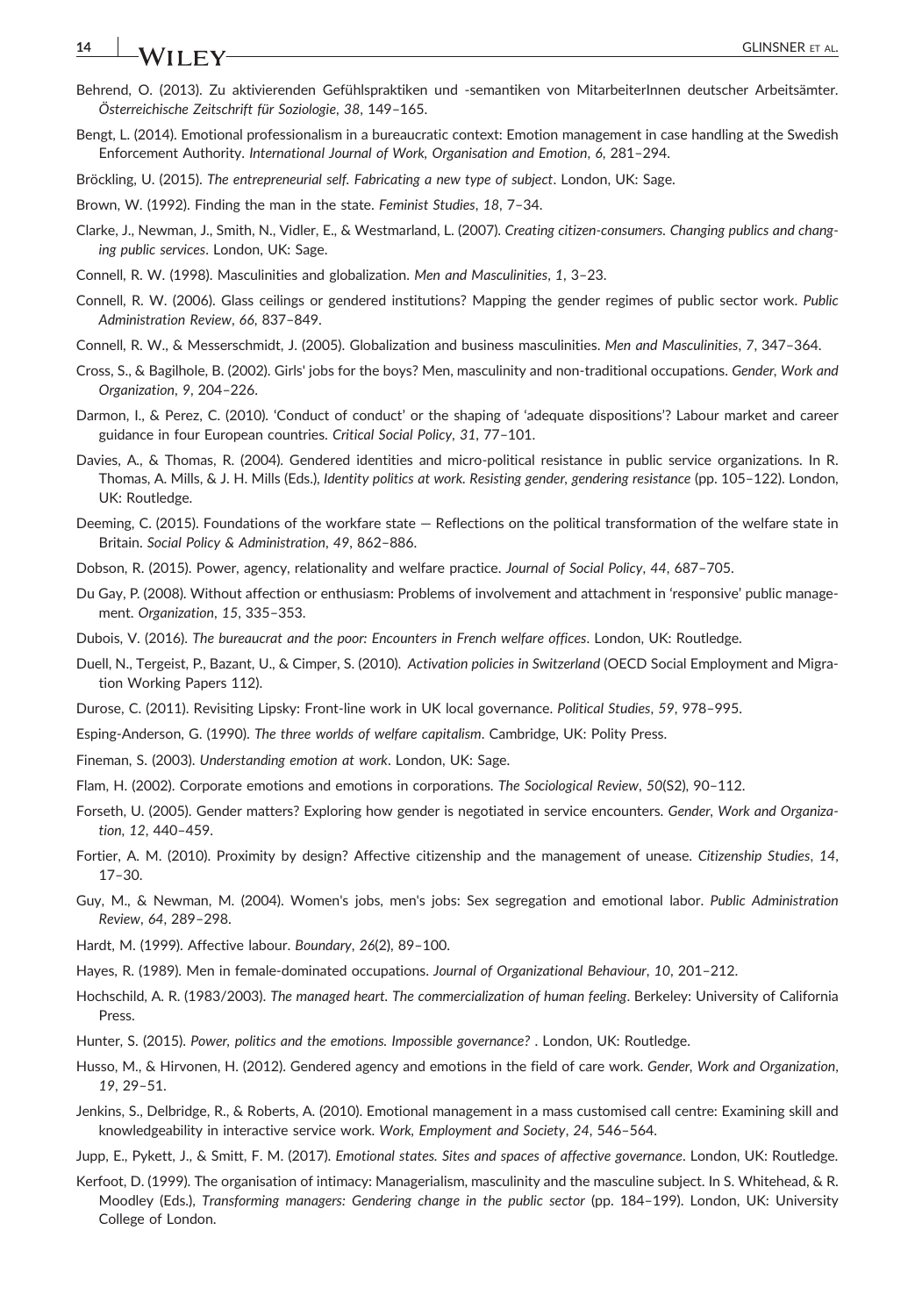- Kerfoot, D., & Korczynski, M. (2005). Editorial: Gender and service: New directions for the study of 'front‐line' service work. Gender, Work and Organization, 12, 387–399.
- Kleres, J. (2010). Emotions and narrative analysis: A methodological approach. Journal for the Theory of Social Behaviour, 41, 182–202.
- Knoblauch, H. (2005). Focused ethnography. Forum: Qualitative Sozialforschung, 6(3), Art. 44). http://nbn‐[resolving.de/urn:](http://nbn-resolving.de/urn:nbn:de:0114-fqs0503440) [nbn:de:0114](http://nbn-resolving.de/urn:nbn:de:0114-fqs0503440)‐fqs0503440
- Knoblauch, H., & Schnettler, B. (2012). Videography: Analysing video data as a 'focused' ethnographic and hermeneutical exercise. Qualitative Research, 12, 334–356.
- Korczynski, M., & Bishop, V. (2008). The job center. Abuse, violence, and fear on the front line: Implications of the rise of the enchanting myth of customer sovereignty. In S. Fineman (Ed.), The emotional organization: Passion and power (pp. 74–87). Oxford, UK: Blackwell.
- Korvajärvi, P. (1998). Reproducing gendered hierarchies in everyday work: Contradictions in an employment office. Gender, Work and Organization, 5, 19–30.
- Kovalainen, A., & Österberg‐Högstedt, J. (2013). Entrepreneurship within social and health care: A question of identity, gender, and professionalism. International Journal of Gender and Entrepreneurship, 5, 17–35.
- Leidner, R. (1991). Serving hamburgers and selling insurances: Gender, work, and identity in interactive service jobs. Gender & Society, 5, 154–177.
- Lewis, G. (2000). 'Race', gender, social welfare: Encounters in a postcolonial society. Cambridge, UK: Polity Press.
- Lewis, P. (2005). Suppression or expression: An exploration of emotion management in a special care baby unit. Work, Employment and Society, 19, 565–581.
- Lewis, P., & Simpson, R. (2007). Gendering emotions in organizations. London, UK: Palgrave Macmillan.
- Lipsky, M. (1980/2010). Street‐level bureaucracy, 30th ann. ed.: Dilemmas of the individual in public service. New York, NY: Russell Sage Foundation.
- Ludwig‐Mayerhofer, W., & Wroblewski, A. (2004). Eppur si muove? Activation policies in Austria and Germany. European Societies, 6, 485–509.
- Lupton, B. (2006). Explaining men's entry into female-concentrated occupations: Issues of masculinity and social class. Gender, Work and Organization, 13, 103–128.
- MacKinnon, C. A. (1989). Toward a feminist theory of the state. Cambridge, MA: Harvard University Press.
- Massumi, B. (2002). Parables for the virtual. Movement, affect, sensation. Durham, NC: Duke University Press.
- McDowell, L. (2014). Gender, work, employment and society: Feminist reflections on continuity and change. Work, Employment and Society, 28, 825–837.
- McRobbie, A. (2010). Reflections on feminism and immaterial labour. New Formations, 70(17), 60–76.
- Miller, K. (2009). Gendered nature of managerialism? Case of the National Health Service. International Journal of Public Sector Management, 22, 104–113.
- Morini, C. (2007). The feminization of labour in cognitive capitalism. Feminist Review, 87, 40–59.
- Nentwich, J., & Kelan, E. (2014). Towards a topology of 'doing gender': An analysis of empirical research and its challenges. Gender, Work and Organization, 21, 121–134.
- Newman, J. (2007). The double dynamics of activation: Institutions, citizens and the remaking of welfare governance. International Journal of Sociology and Social Policy, 27, 364–387.
- Newman, J. (2012). Beyond the deliberative subject? Problems of theory, method and critique in the turn to emotion and affect. Critical Policy Studies, 6, 465–479.
- Newman, M., Guy, M., & Mastracci, S. (2009). Beyond cognition: Affective leadership and emotional labor. Public Administration Review, 69, 6–20.
- Paules, G. F. (1991). Dishing it out: Power and resistance among waitresses in a New Jersey restaurant. Philadelphia, PA: Temple University Press.
- Penz, O., Sauer, B., Gaitsch, M., Hofbauer, J., & Glinsner, B. (2017). Post‐bureaucratic encounters: Affective labour in public employment services. Critical Social Policy, 37, 540–561.
- Pierce, J. L. (1995). Gender trials: Emotional lives in contemporary law firms. Berkeley: University of California Press.
- Pollitt, C., & Bouckaert, G. (2011). Public management reform. A comparative analysis New Public Management, governance, and the neo‐Weberian state. Oxford, UK: Oxford University Press.
- Rasmussen, B. (2004). Between endless needs and limited resources: The gendered construction of a greedy organization. Gender, Work and Organization, 11, 506–525.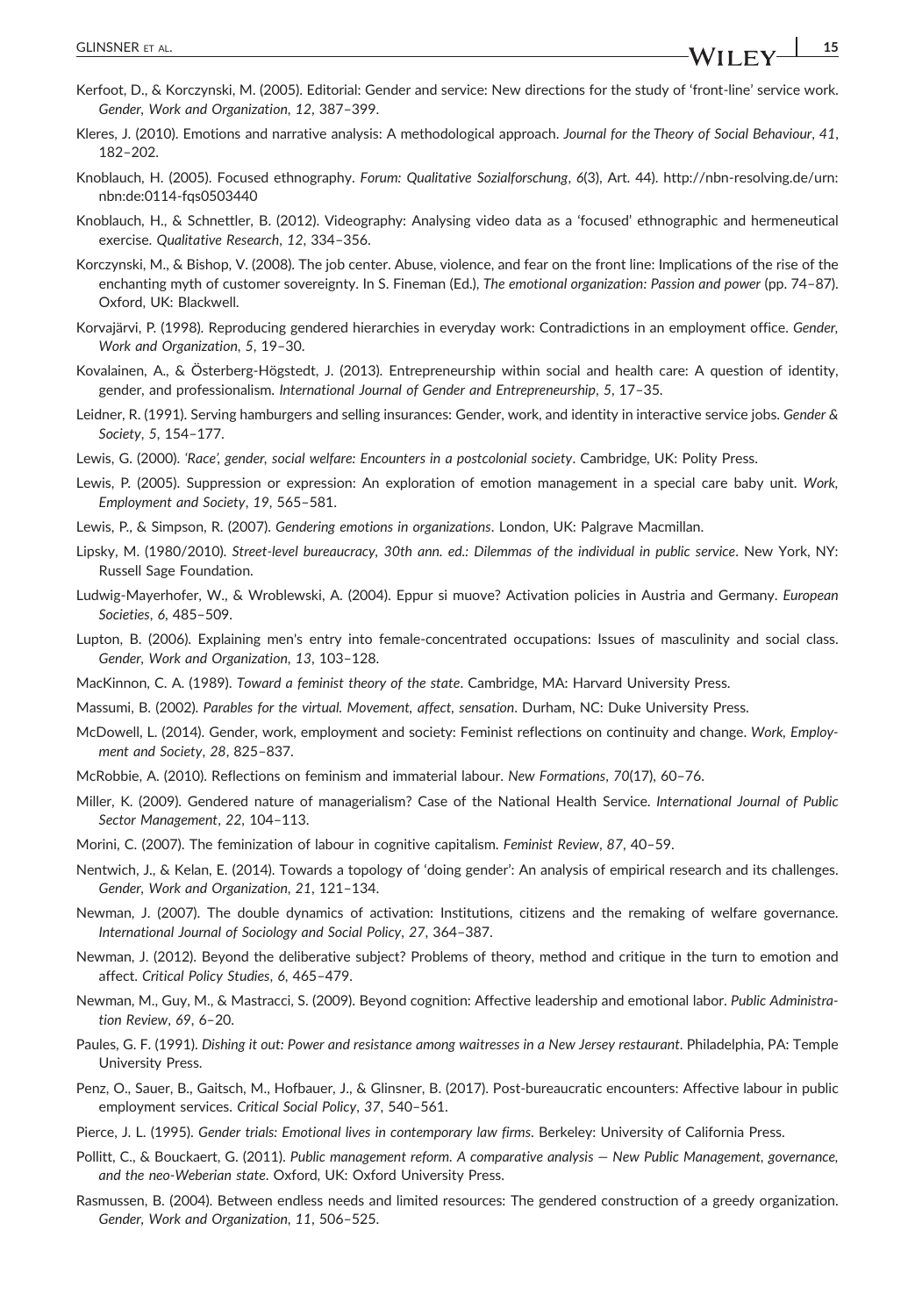## 16 GLINSNER ET AL.

- Ross‐Smith, A., & Kornberger, M. (2004). Gendered rationality? A genealogical exploration of the philosophical and sociological conceptions of rationality, masculinity and organization. Gender, Work and Organization, 11, 280–305.
- Rübner, M., & Sprengard, B. (2011). Beratungskonzeption der Bundesagentur für Arbeit Grundlagen. Nürnberg, Germany: Bundesagentur für Arbeit.
- Sauer, B., & Penz, O. (2014). Affektive Subjektivierung: Arbeit und Geschlecht. Freiburger Zeitschrift für Geschlechterstudien, 20(2), 79–94.
- Scheer, M. (2012). Are emotions a kind of practice (and is that what makes them have a history)? A Bourdieuian approach to understanding emotion. History and Theory, 51, 193–220.
- Scott, J. W. (1990). Gender: A useful category of historical analysis. In E. Weed (Ed.), Coming to terms. Feminism, theory, politics (pp. 81–100). New York, NY: Routledge.
- Serrano Pascual, A. (2007). Reshaping welfare states: Activation regimes in Europe. In A. Serrano Pascual, & L. Magnusson (Eds.), Reshaping welfare states and activation regimes in Europe (pp. 11–34). Brussels, Belgium: Peter Lang.
- Sheng, S. (2009). Emotional conflicts and coping strategies: The case of life insurance agents in China. The Copenhagen Journal of Asian Studies, 27(2), 6–39.
- Simpson, R. (2005). Men in non-traditional occupations: Career entry, career orientation and experience of role strain. Gender, Work and Organization, 12, 365–380.
- Steinberg, R. L., & Figart, D. M. (1999). Emotional labor since The Managed Heart. The Annals of the American Academy of Political and Social Sciences, 561(1), 8–26.
- Stoler, A. L. (2004). Affective states. In D. Nugent, & J. Vincent (Eds.), A companion to the anthropology of politics (pp. 4–29). Oxford, UK: Blackwell.
- Swan, E. (2006). Therapeutic cultures: The feminization of macho‐masculinities in FE? In D. McTavish, & K. Millen (Eds.), Women in leadership and management: A European perspective (pp. 52–70). Cheltenham, UK: Edward Elgar.
- Swan, E. (2008). You make me feel like a woman': Therapeutic cultures and the contagion of femininity. Gender, Work and Organization, 15, 88–107.
- Terpe, S., & Paierl, S. (2010). From bureaucratic agencies to modern service providers: The emotional consequences of the reformation of labour administration in Germany. In B. Sieben, & A. Wettergren (Eds.), Emotionalizing organizations and organizing emotion (pp. 209–229). Basingstoke, UK: Palgrave Macmillan.
- Tronto, J. (1993). Moral boundaries: A political argument for an ethic of care. New York, NY: Psychology Press.
- Virkki, T. (2008). The art of pacifying an aggressive client: 'Feminine' skills and preventing violence in caring work. Gender, Work and Organization, 15, 72–87.
- Weber, M. (1919/1991). Politics as a vocation. In H. H. Gerth, & C. W. Mills (Eds.), From Max Weber: Essays in sociology (pp. 77–128). Abingdon, UK: Routledge.
- Weeks, K. (2007). Life within and against work: Affective labor, feminist critique, and post-Fordist politics. ephemera, 7, 233–249.
- West, C., & Zimmerman, D. H. (1987). Doing gender. Gender & Society, 1, 125–151.
- Wetherell, M. (2015). Trends in the turn to affect: A social psychological critique. Body & Society, 21, 139-166.
- Wettergren, A. (2010). Managing unlawful feelings The emotional regime of the Swedish Migration Board. International Journal of Work, Organisation and Emotion, 3, 400–419.
- Williams, C. L. (1991). Gender differences at work. Women and men in non-traditional occupations. Berkeley: University of California Press.
- Worts, D., Fox, B., & McDonough, P. (2007). 'Doing something meaningful': Gender and public service during municipal government restructuring. Gender, Work and Organization, 14, 162–184.

Barbara Glinsner is a research assistant, PhD candidate and lecturer at the Institute for Sociology and Social Research at the Vienna University of Economics and Business. Her research interests are sociology of work, welfare states and gender relations. Recent publications include Penz, O., Sauer, B., Gaitsch, M., Hofbauer, J., & Glinsner, B. (2017). 'Post‐bureaucratic Encounters: Affective Labour in Public Employment Services'. Critical Social Policy, 37, 540–561.